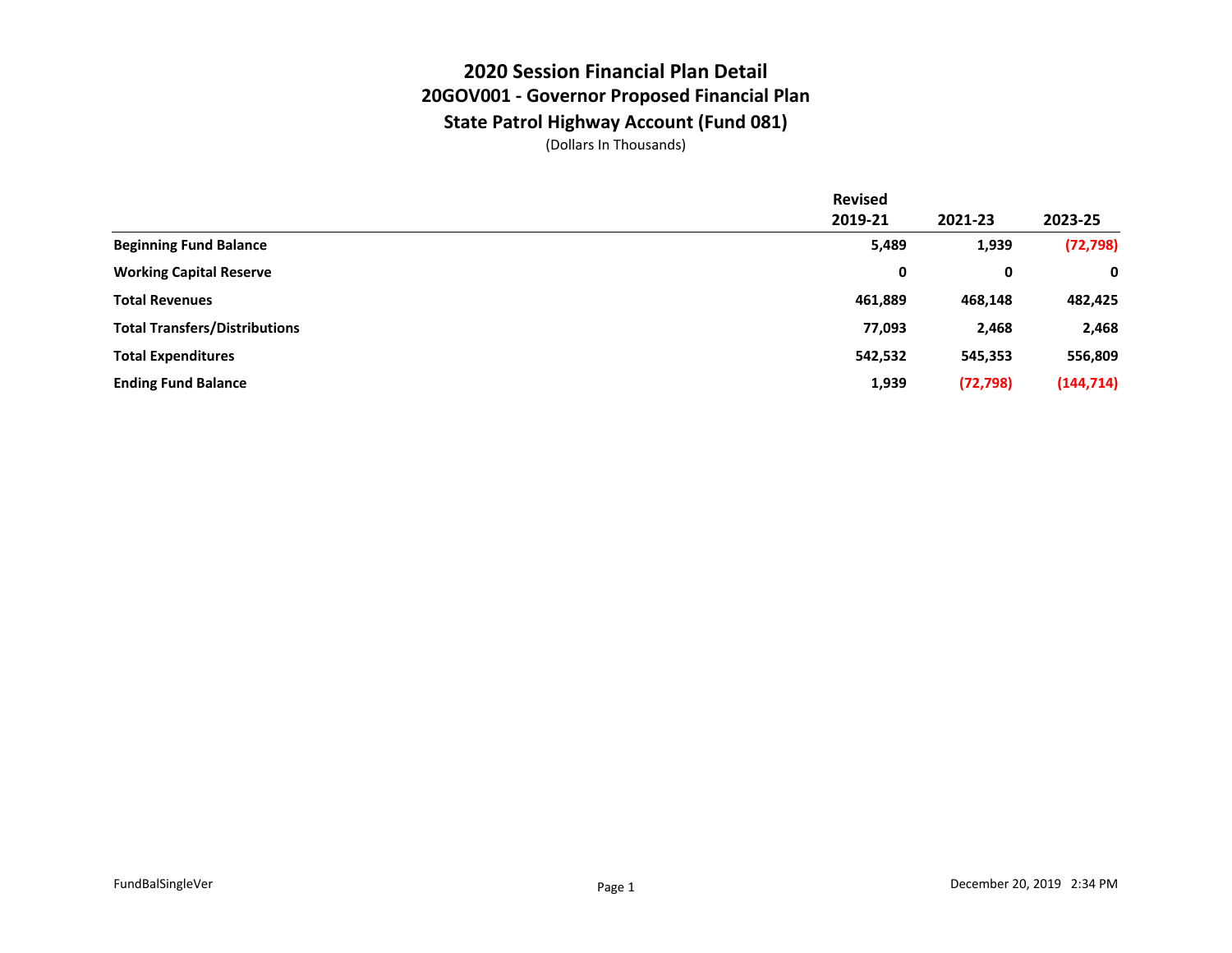### **2020 Session Financial Plan Detail 20GOV001 - Governor Proposed Financial Plan Puget Sound Capital Construction (Fund 099)**

|                                      | <b>Revised</b> |           |            |
|--------------------------------------|----------------|-----------|------------|
|                                      | 2019-21        | 2021-23   | 2023-25    |
| <b>Beginning Fund Balance</b>        | 9,190          | 785       | (85, 373)  |
| <b>Working Capital Reserve</b>       | 0              | 0         | 0          |
| <b>Total Revenues</b>                | 237,269        | 97,407    | 62,664     |
| <b>Total Transfers/Distributions</b> | 101,191        | 37,696    | 38,165     |
| <b>Total Expenditures</b>            | 346,865        | 221,261   | 306,952    |
| <b>Ending Fund Balance</b>           | 785            | (85, 373) | (291, 496) |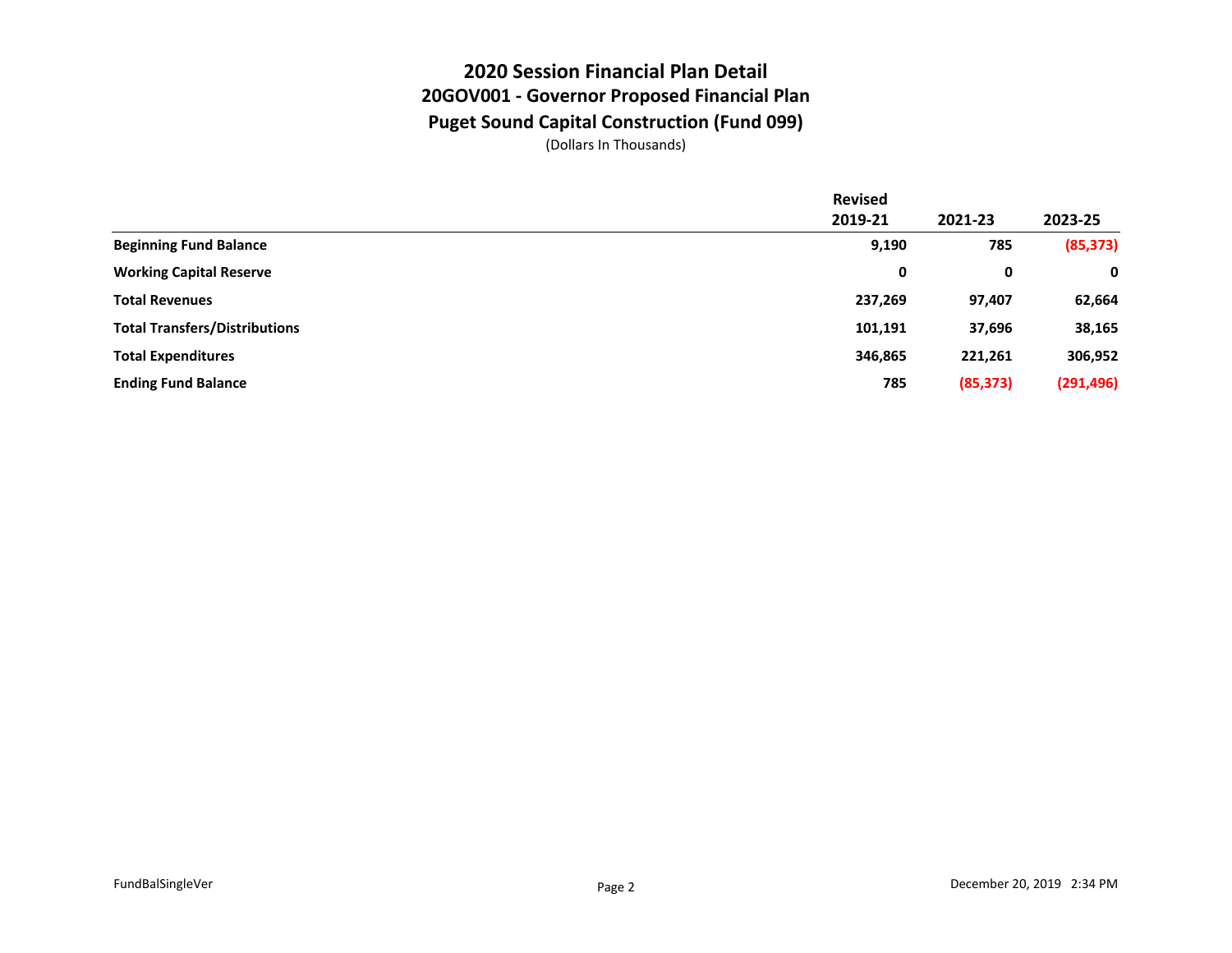## **2020 Session Financial Plan Detail 20GOV001 - Governor Proposed Financial Plan Transportation Partnership Account (Fund 09H)**

|                                      | <b>Revised</b> |         |         |
|--------------------------------------|----------------|---------|---------|
|                                      | 2019-21        | 2021-23 | 2023-25 |
| <b>Beginning Fund Balance</b>        | 165,451        | 2,789   | 4,060   |
| <b>Working Capital Reserve</b>       | 0              | 0       | 0       |
| <b>Total Revenues</b>                | 466,511        | 114,321 | 55,421  |
| <b>Total Transfers/Distributions</b> | 329,509        | 611,125 | 618,431 |
| <b>Total Expenditures</b>            | 958,682        | 724,175 | 593,482 |
| <b>Ending Fund Balance</b>           | 2,789          | 4,060   | 84,430  |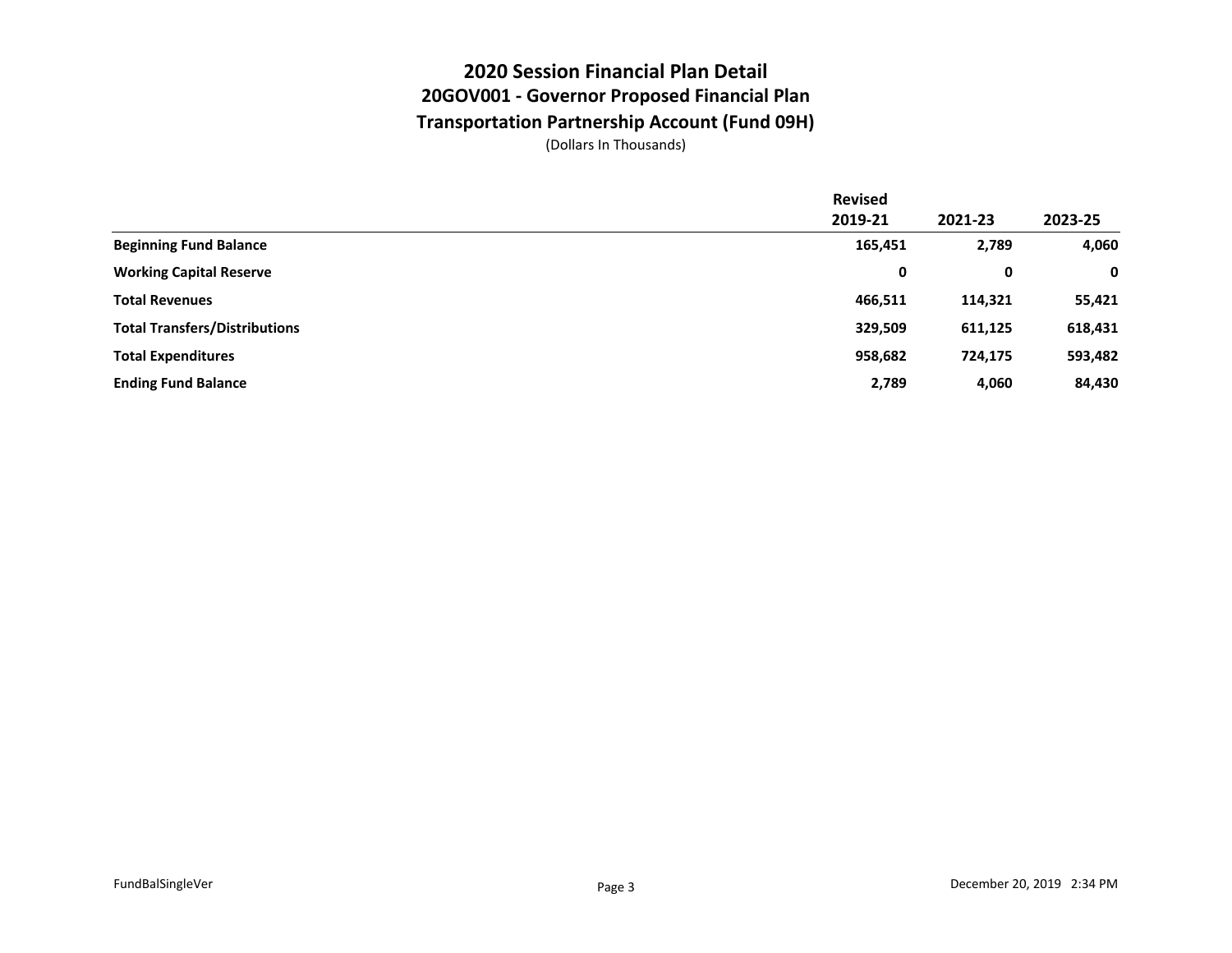## **2020 Session Financial Plan Detail 20GOV001 - Governor Proposed Financial Plan Highway Safety Account (Fund 106)**

|                                      | <b>Revised</b> |         |         |
|--------------------------------------|----------------|---------|---------|
|                                      | 2019-21        | 2021-23 | 2023-25 |
| <b>Beginning Fund Balance</b>        | 37,046         | 358     | 38,302  |
| <b>Working Capital Reserve</b>       | 0              | 0       | 0       |
| <b>Total Revenues</b>                | 314,574        | 323,704 | 315,396 |
| <b>Total Transfers/Distributions</b> | (71,500)       | 0       | 0       |
| <b>Total Expenditures</b>            | 279,762        | 285,760 | 291,761 |
| <b>Ending Fund Balance</b>           | 358            | 38,302  | 61,937  |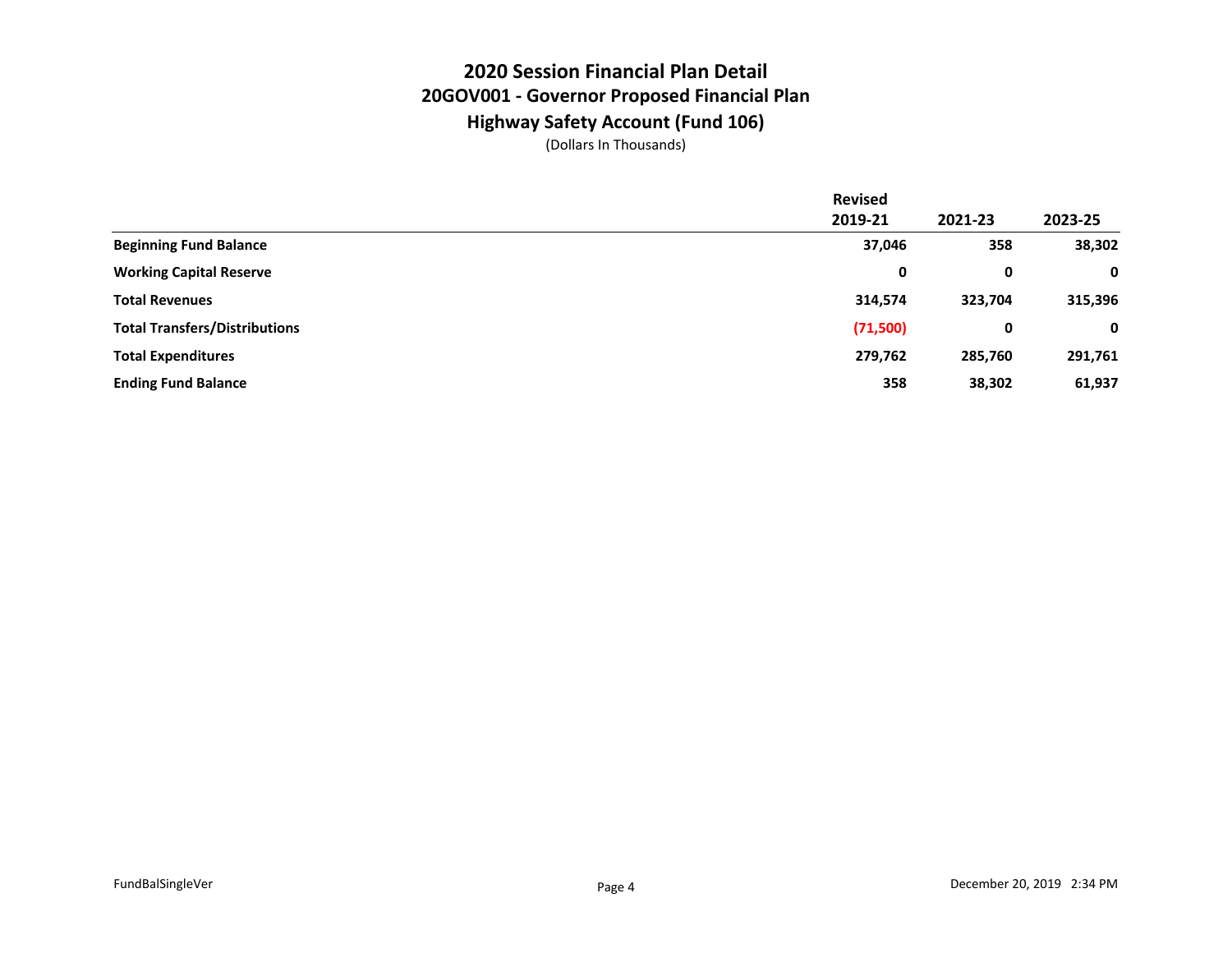## **2020 Session Financial Plan Detail 20GOV001 - Governor Proposed Financial Plan Motor Vehicle Account (Fund 108)**

|                                      | <b>Revised</b> |             |             |
|--------------------------------------|----------------|-------------|-------------|
|                                      | 2019-21        | 2021-23     | 2023-25     |
| <b>Beginning Fund Balance</b>        | 154,041        | 1,372       | (60, 617)   |
| <b>Working Capital Reserve</b>       | 0              | 0           | 0           |
| <b>Total Revenues</b>                | 4,856,739      | 4,725,337   | 5,161,920   |
| <b>Total Transfers/Distributions</b> | (2,491,319)    | (2,577,864) | (2,610,617) |
| <b>Total Expenditures</b>            | 2,518,089      | 2,209,462   | 2,662,618   |
| <b>Ending Fund Balance</b>           | 1,372          | (60, 617)   | (171, 932)  |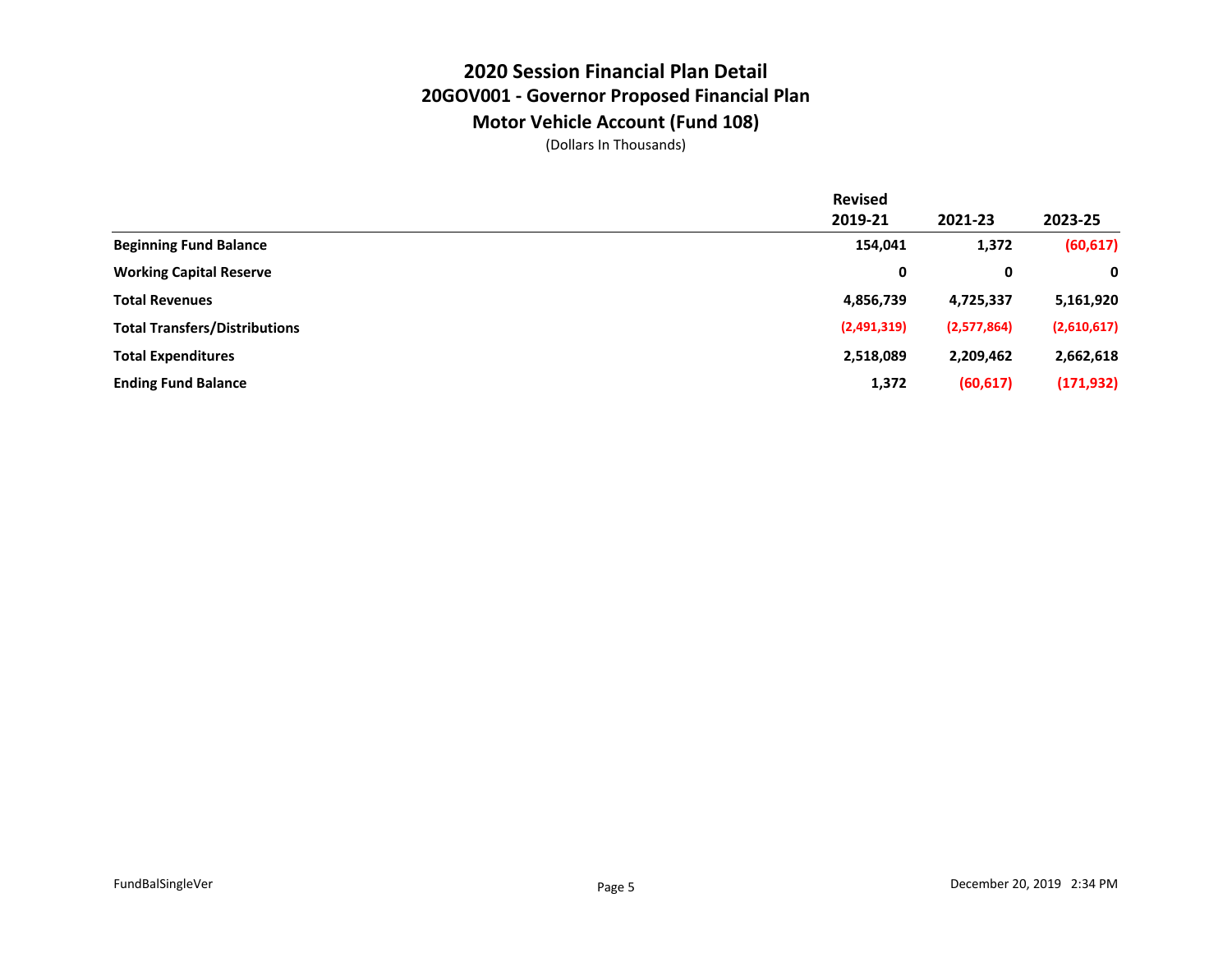#### **2020 Session Financial Plan Detail 20GOV001 - Governor Proposed Financial Plan Puget Sound Ferry Operations Acct (Fund 109)**

|                                      | <b>Revised</b> |           |           |
|--------------------------------------|----------------|-----------|-----------|
|                                      | 2019-21        | 2021-23   | 2023-25   |
| <b>Beginning Fund Balance</b>        | 4,215          | 1,329     | (40, 676) |
| <b>Working Capital Reserve</b>       | 0              | 0         | 0         |
| <b>Total Revenues</b>                | 441,613        | 467,820   | 495,312   |
| <b>Total Transfers/Distributions</b> | 114,493        | 56,138    | 56,837    |
| <b>Total Expenditures</b>            | 558,992        | 565,963   | 577,848   |
| <b>Ending Fund Balance</b>           | 1,329          | (40, 676) | (66, 375) |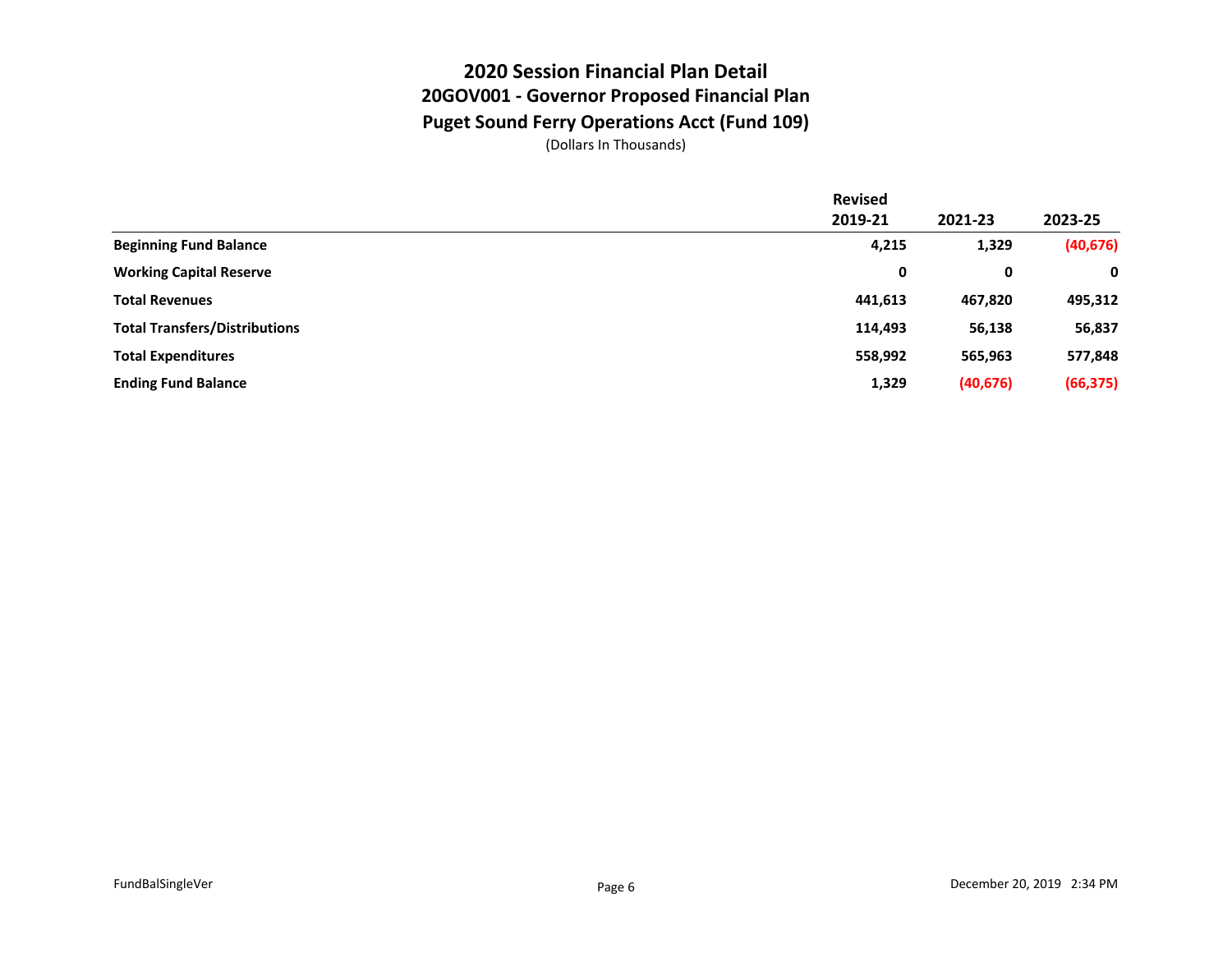## **2020 Session Financial Plan Detail 20GOV001 - Governor Proposed Financial Plan Connecting WA account (Fund 20H)**

|                                      | <b>Revised</b> |           |           |
|--------------------------------------|----------------|-----------|-----------|
|                                      | 2019-21        | 2021-23   | 2023-25   |
| <b>Beginning Fund Balance</b>        | 342,405        | 5,000     | 5,000     |
| <b>Working Capital Reserve</b>       | 0              | 0         | 0         |
| <b>Total Revenues</b>                | 2,012,387      | 1,879,334 | 1,628,629 |
| <b>Total Transfers/Distributions</b> | 704,005        | 822,043   | 832,261   |
| <b>Total Expenditures</b>            | 3,053,797      | 2,701,377 | 2,460,890 |
| <b>Ending Fund Balance</b>           | 5,000          | 5,000     | 5,000     |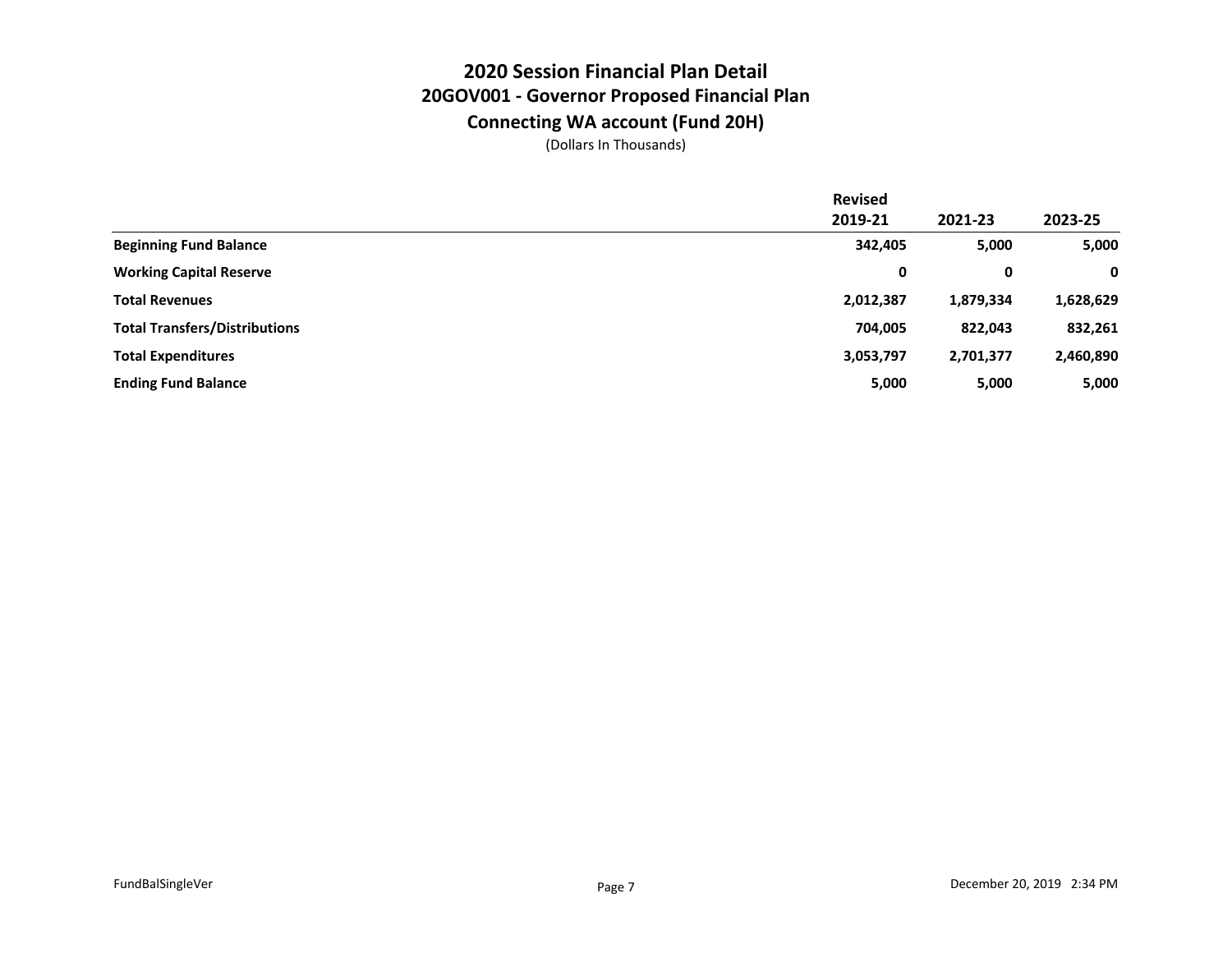## **2020 Session Financial Plan Detail 20GOV001 - Governor Proposed Financial Plan Special Category C Account (Fund 215)**

|                                      | <b>Revised</b> |         |             |
|--------------------------------------|----------------|---------|-------------|
|                                      | 2019-21        | 2021-23 | 2023-25     |
| <b>Beginning Fund Balance</b>        | 6,591          | 1,000   | 1,000       |
| <b>Working Capital Reserve</b>       | 0              | 0       | $\mathbf 0$ |
| <b>Total Revenues</b>                | 76,715         | 79,136  | 108         |
| <b>Total Transfers/Distributions</b> | 51,114         | 51,810  | 52,454      |
| <b>Total Expenditures</b>            | 133,420        | 130,946 | 38,270      |
| <b>Ending Fund Balance</b>           | 1,000          | 1,000   | 15,292      |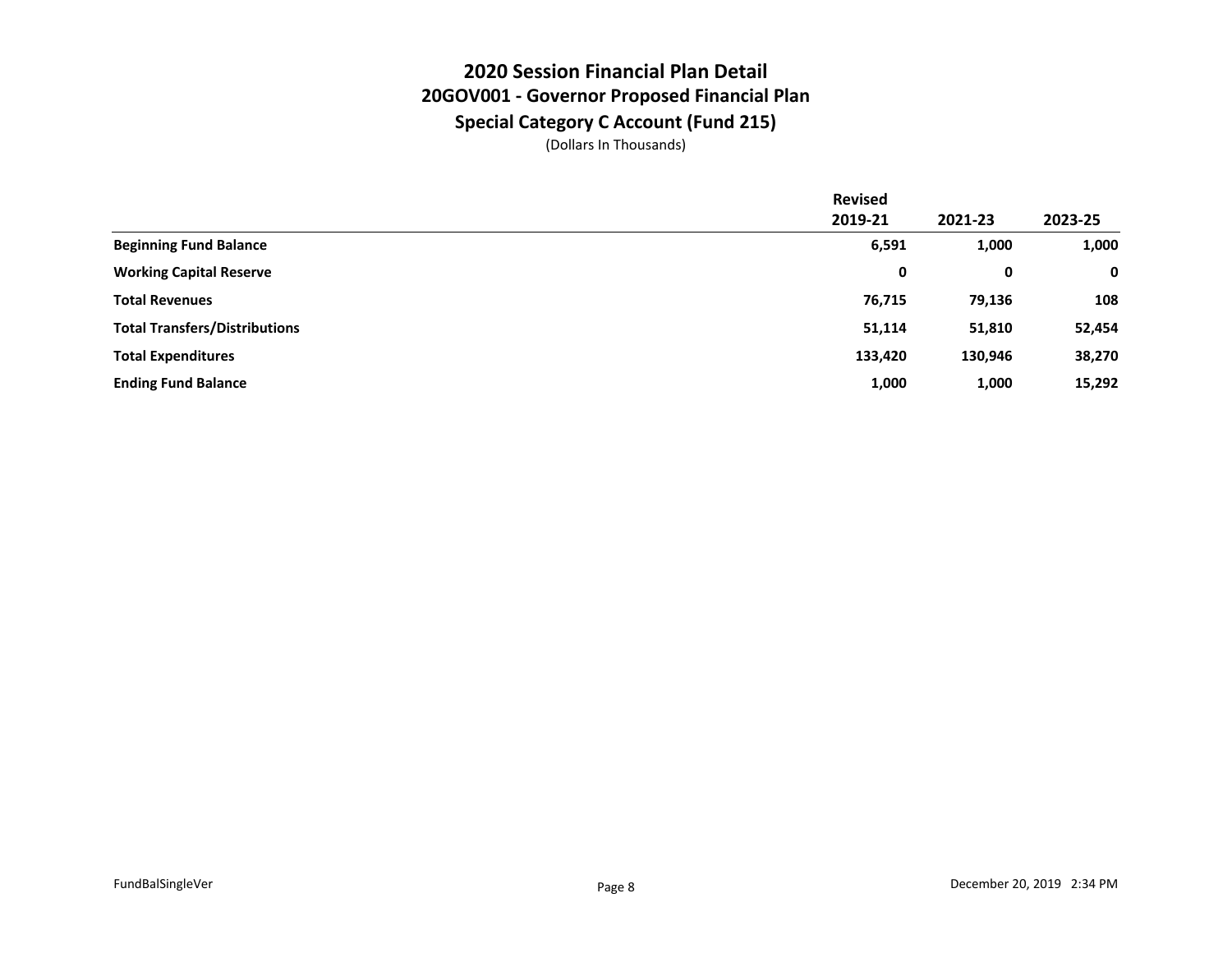### **2020 Session Financial Plan Detail 20GOV001 - Governor Proposed Financial Plan Multimodal Transportation Account (Fund 218)**

|                                      | <b>Revised</b> |            |            |
|--------------------------------------|----------------|------------|------------|
|                                      | 2019-21        | 2021-23    | 2023-25    |
| <b>Beginning Fund Balance</b>        | 164,113        | 368        | (441, 614) |
| <b>Working Capital Reserve</b>       | 0              | 0          | 0          |
| <b>Total Revenues</b>                | 355,268        | 105,517    | 109,277    |
| <b>Total Transfers/Distributions</b> | (59, 691)      | (173, 819) | (175,007)  |
| <b>Total Expenditures</b>            | 459,322        | 373,680    | 327,172    |
| <b>Ending Fund Balance</b>           | 368            | (441, 614) | (834, 516) |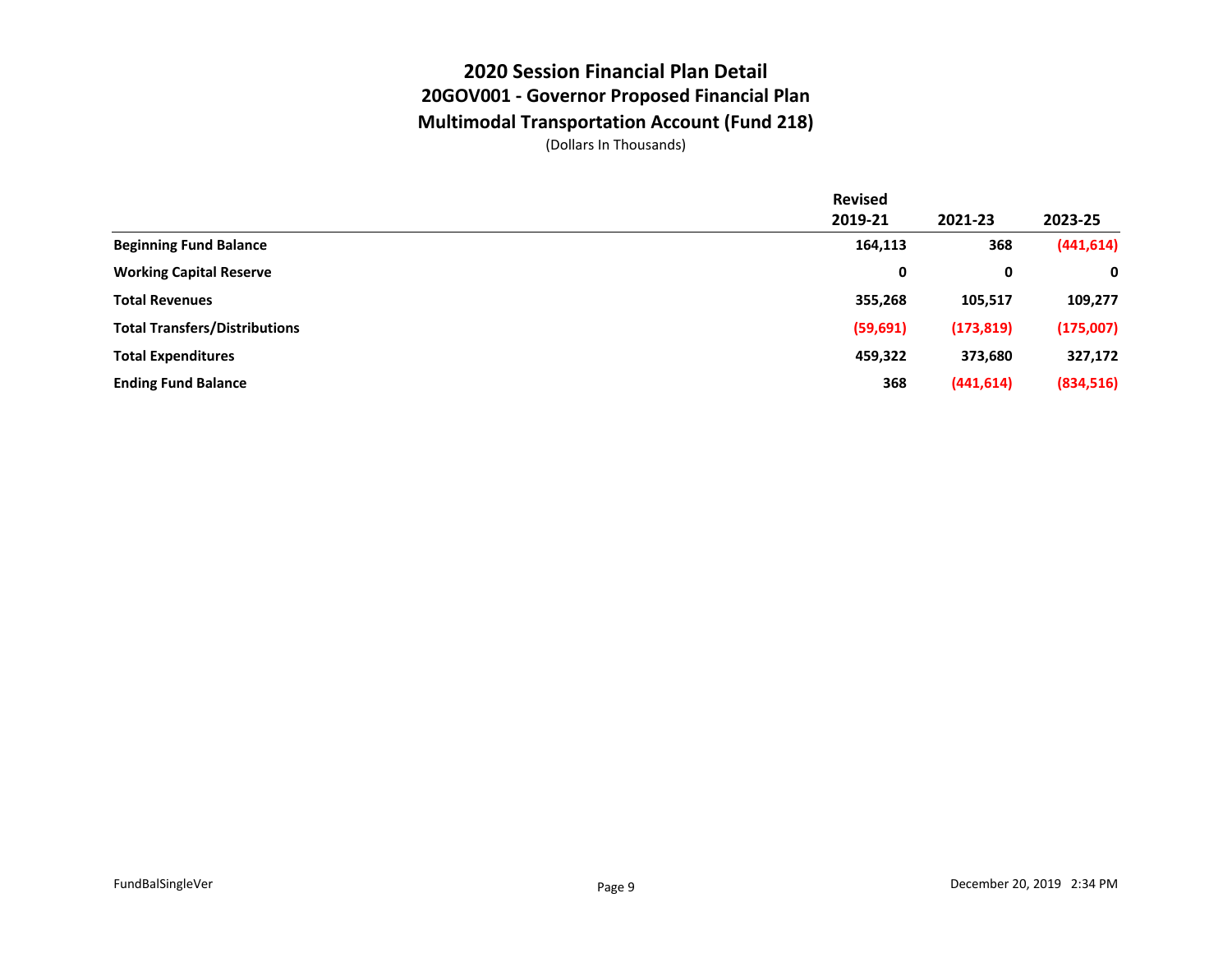#### **2020 Session Financial Plan Detail 20GOV001 - Governor Proposed Financial Plan Transportation 2003 Acct (Nickel A) (Fund 550)**

|                                      | <b>Revised</b> |         |         |
|--------------------------------------|----------------|---------|---------|
|                                      | 2019-21        | 2021-23 | 2023-25 |
| <b>Beginning Fund Balance</b>        | 9,320          | 4,841   | 5,386   |
| <b>Working Capital Reserve</b>       | 0              | 0       | 0       |
| <b>Total Revenues</b>                | 97,493         | 87,719  | 88,035  |
| <b>Total Transfers/Distributions</b> | 308,215        | 345,396 | 349,689 |
| <b>Total Expenditures</b>            | 410,187        | 432,570 | 402,980 |
| <b>Ending Fund Balance</b>           | 4,841          | 5,386   | 40,130  |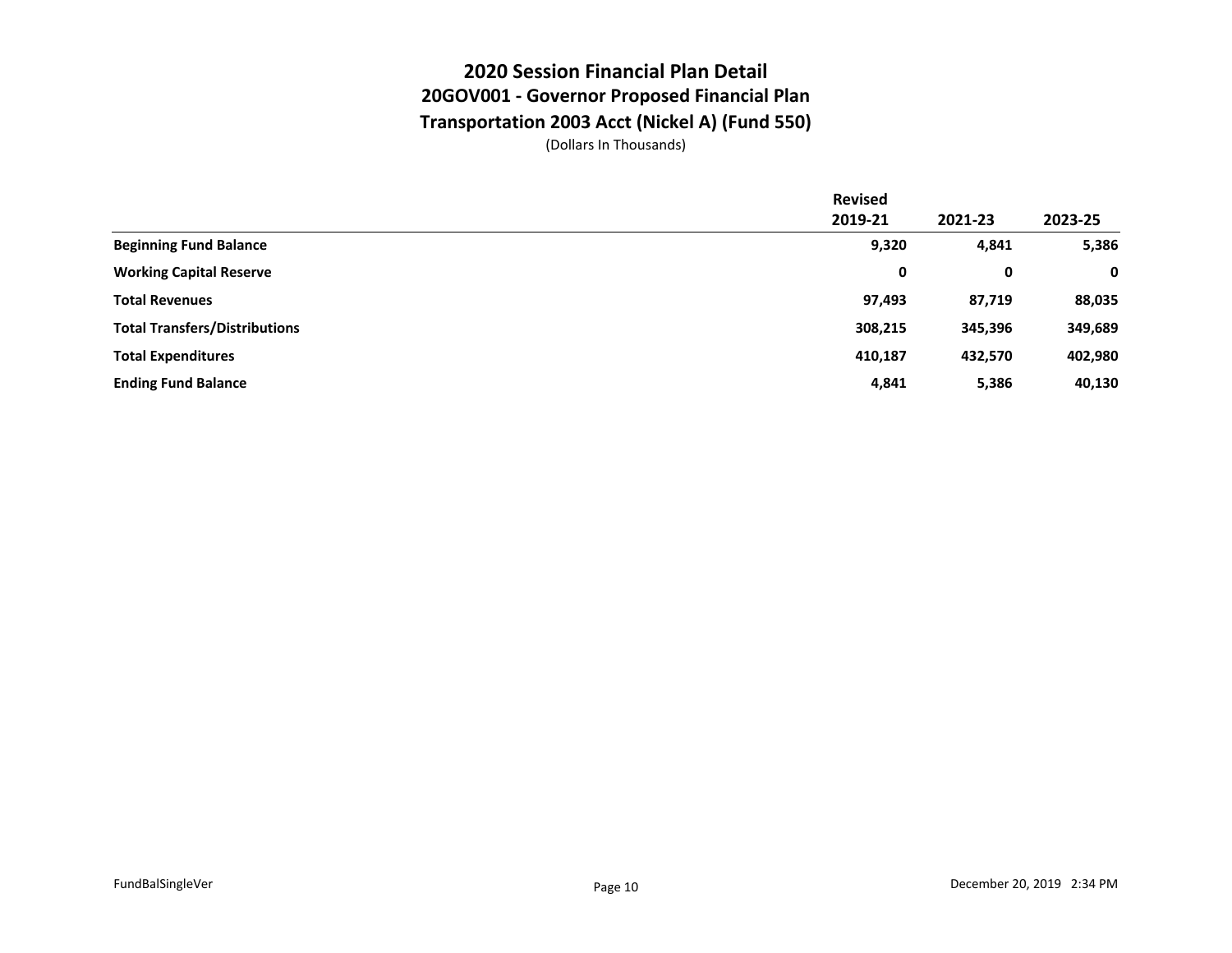## **2020 Session Financial Plan Detail 20GOV001 - Governor Proposed Financial Plan Pilotage Account (Fund 025)**

|                                      | <b>Revised</b> |         |             |
|--------------------------------------|----------------|---------|-------------|
|                                      | 2019-21        | 2021-23 | 2023-25     |
| <b>Beginning Fund Balance</b>        | 460            | 43      | (2,879)     |
| <b>Working Capital Reserve</b>       | 0              | 0       | 0           |
| <b>Total Revenues</b>                | 3,272          | 3,272   | 3,272       |
| <b>Total Transfers/Distributions</b> | 2,500          | 0       | 0           |
| <b>Total Expenditures</b>            | 6,189          | 6,194   | $\mathbf 0$ |
| <b>Ending Fund Balance</b>           | 43             | (2,879) | 393         |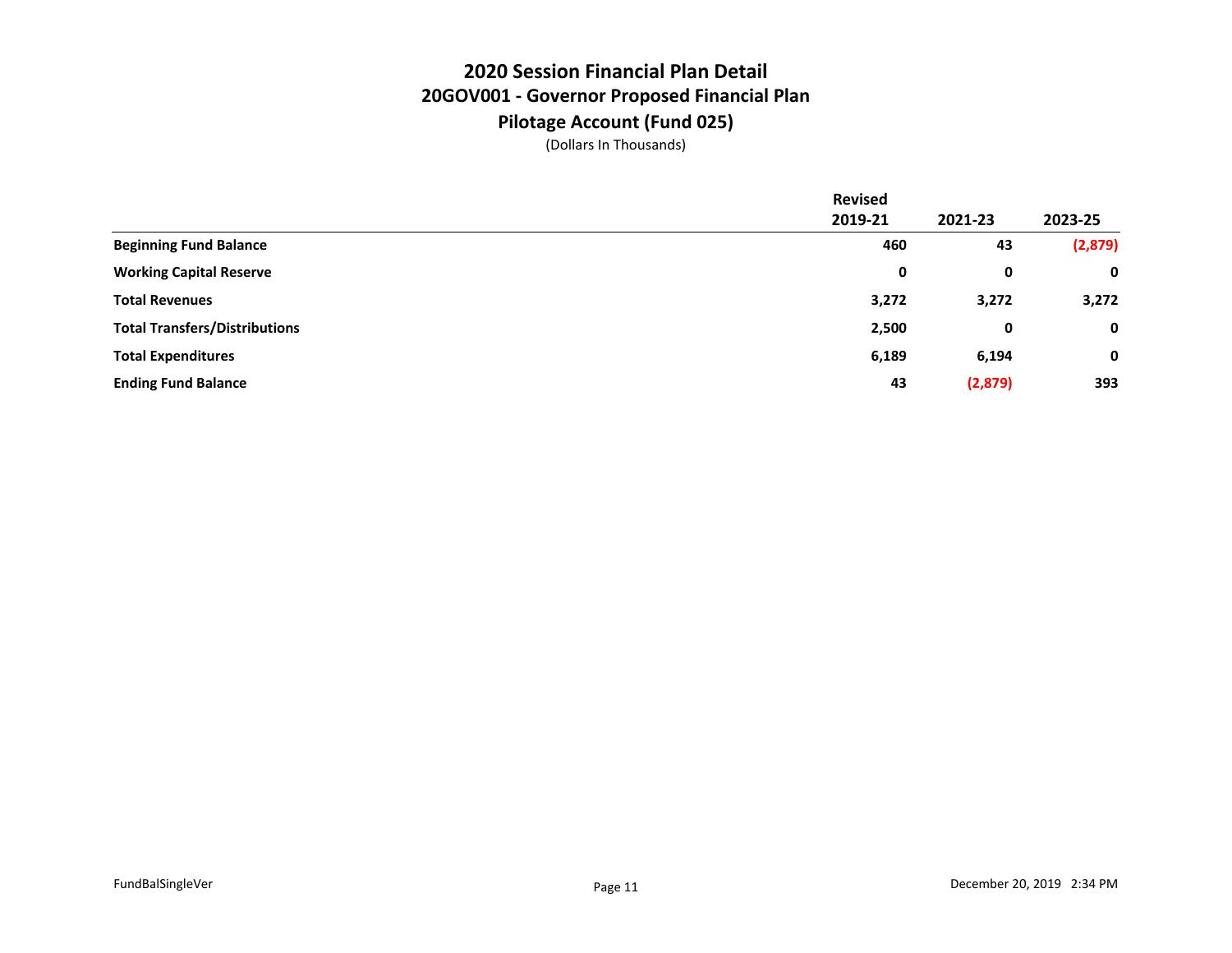## **2020 Session Financial Plan Detail 20GOV001 - Governor Proposed Financial Plan Essential Rail Assistance Account (Fund 02M)**

|                                      | <b>Revised</b> |         |             |
|--------------------------------------|----------------|---------|-------------|
|                                      | 2019-21        | 2021-23 | 2023-25     |
| <b>Beginning Fund Balance</b>        | 661            | 415     | 210         |
| <b>Working Capital Reserve</b>       | 0              | 0       | $\mathbf 0$ |
| <b>Total Revenues</b>                | 270            | 280     | 280         |
| <b>Total Transfers/Distributions</b> | 200            | 200     | 200         |
| <b>Total Expenditures</b>            | 716            | 685     | 550         |
| <b>Ending Fund Balance</b>           | 415            | 210     | 140         |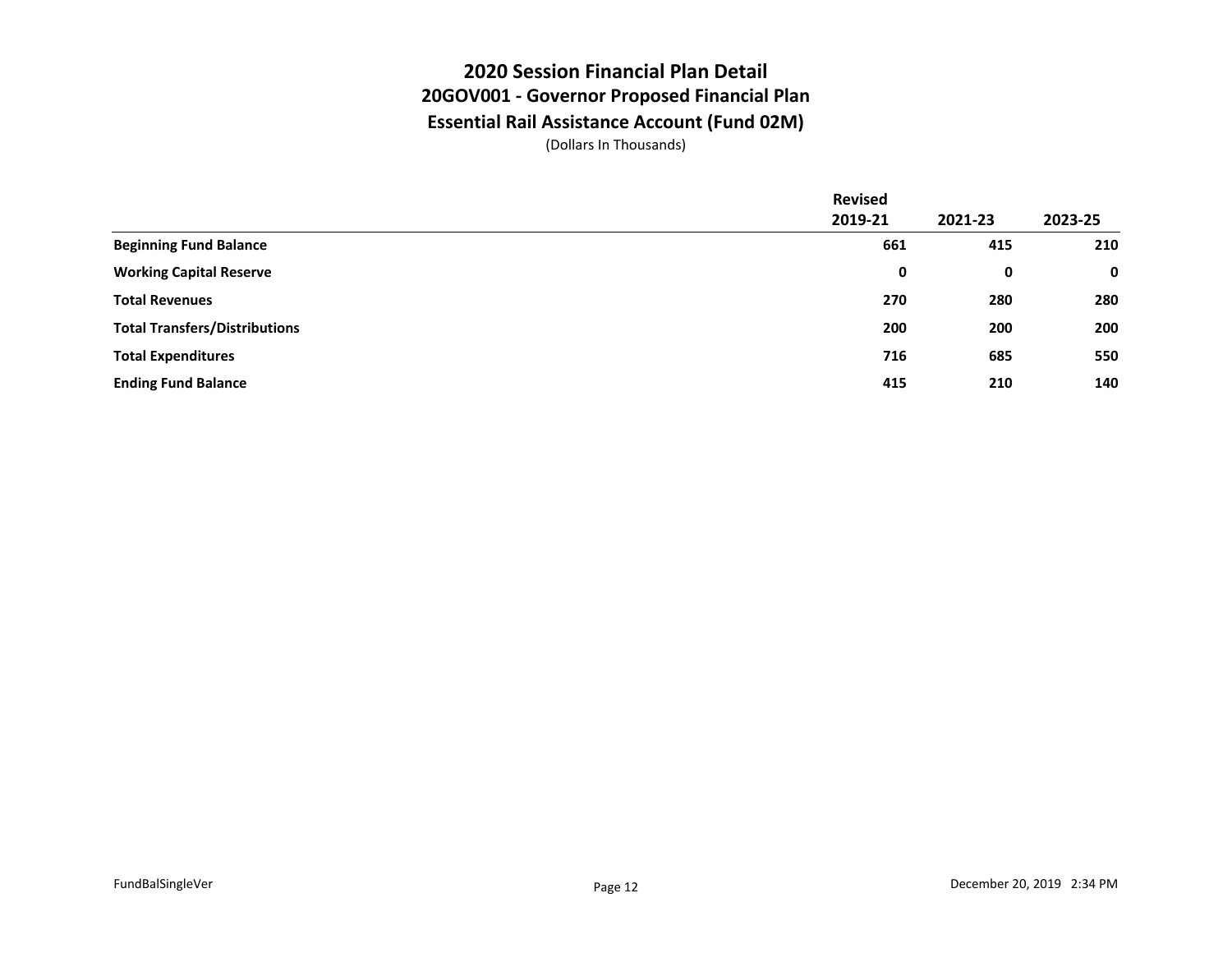#### **2020 Session Financial Plan Detail 20GOV001 - Governor Proposed Financial Plan Aeronautics Account (Fund 039)**

|                                      | <b>Revised</b> |         |         |
|--------------------------------------|----------------|---------|---------|
|                                      | 2019-21        | 2021-23 | 2023-25 |
| <b>Beginning Fund Balance</b>        | 1,099          | 623     | 328     |
| <b>Working Capital Reserve</b>       | 0              | 0       | 0       |
| <b>Total Revenues</b>                | 9,365          | 8,967   | 9,111   |
| <b>Total Transfers/Distributions</b> | 815            | 824     | 832     |
| <b>Total Expenditures</b>            | 10,656         | 10,086  | 10,298  |
| <b>Ending Fund Balance</b>           | 623            | 328     | (27)    |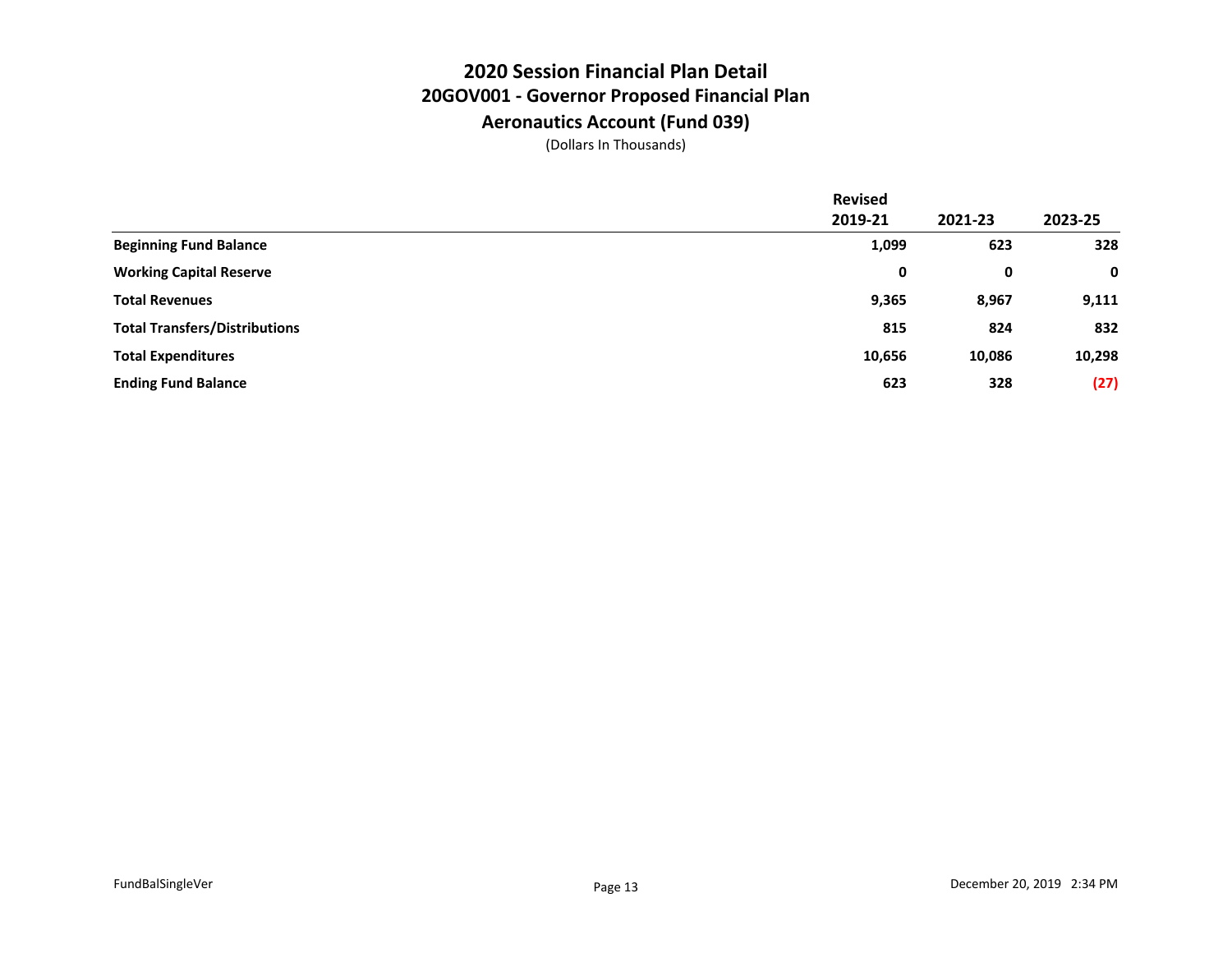# **2020 Session Financial Plan Detail 20GOV001 - Governor Proposed Financial Plan License Plate Technology Account (Fund 06T)**

|                                      | <b>Revised</b> |         |             |
|--------------------------------------|----------------|---------|-------------|
|                                      | 2019-21        | 2021-23 | 2023-25     |
| <b>Beginning Fund Balance</b>        | 950            | 384     | (90)        |
| <b>Working Capital Reserve</b>       | 0              | 0       | $\mathbf 0$ |
| <b>Total Revenues</b>                | 3,684          | 3,776   | 3,859       |
| <b>Total Transfers/Distributions</b> | 0              | 0       | $\mathbf 0$ |
| <b>Total Expenditures</b>            | 4,250          | 4,250   | 4,339       |
| <b>Ending Fund Balance</b>           | 384            | (90)    | (570)       |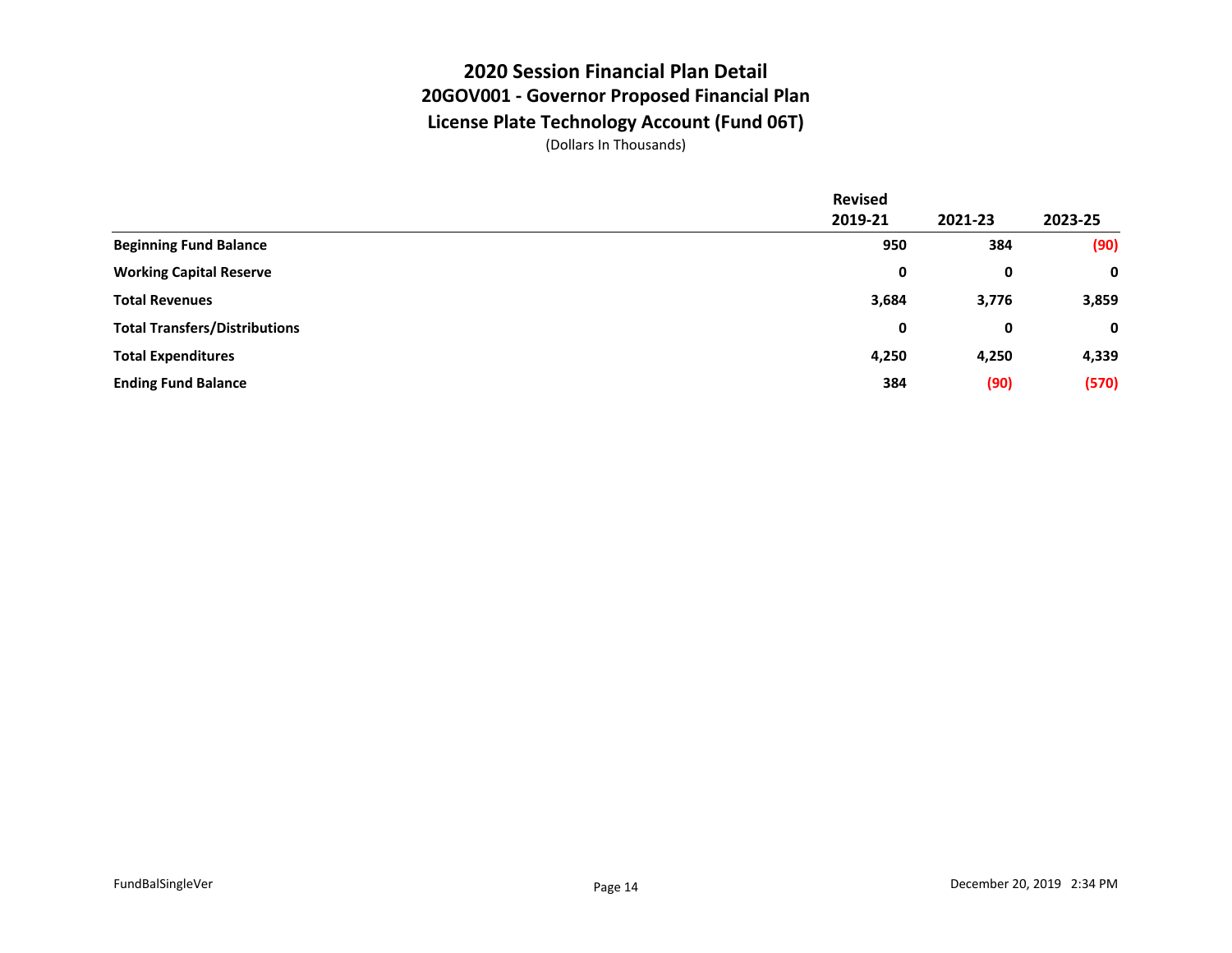## **2020 Session Financial Plan Detail 20GOV001 - Governor Proposed Financial Plan Grade Crossing Protective Account (Fund 080)**

|                                      | <b>Revised</b> |         |         |
|--------------------------------------|----------------|---------|---------|
|                                      | 2019-21        | 2021-23 | 2023-25 |
| <b>Beginning Fund Balance</b>        | 196            | 205     | 214     |
| <b>Working Capital Reserve</b>       | 0              | 0       | 0       |
| <b>Total Revenues</b>                | 9              | 9       | 9       |
| <b>Total Transfers/Distributions</b> | 504            | 504     | 504     |
| <b>Total Expenditures</b>            | 504            | 504     | 504     |
| <b>Ending Fund Balance</b>           | 205            | 214     | 223     |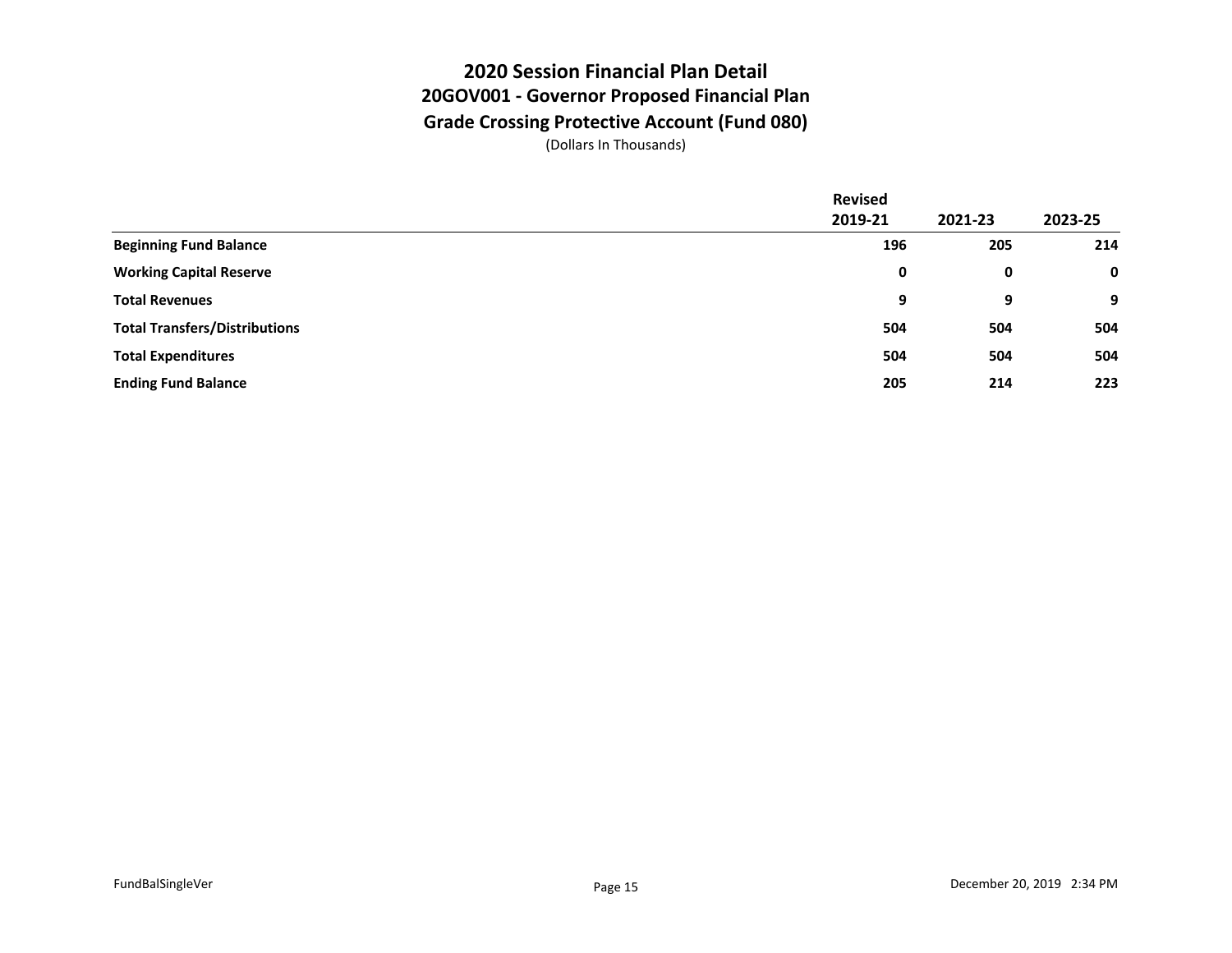#### **2020 Session Financial Plan Detail 20GOV001 - Governor Proposed Financial Plan Motorcycle Safety Education Account (Fund 082)**

|                                      | <b>Revised</b> |         |             |
|--------------------------------------|----------------|---------|-------------|
|                                      | 2019-21        | 2021-23 | 2023-25     |
| <b>Beginning Fund Balance</b>        | 2,156          | 1,967   | 2,068       |
| <b>Working Capital Reserve</b>       | 0              | 0       | $\mathbf 0$ |
| <b>Total Revenues</b>                | 4,863          | 5,132   | 4,749       |
| <b>Total Transfers/Distributions</b> | 0              | 0       | $\mathbf 0$ |
| <b>Total Expenditures</b>            | 5,052          | 5,031   | 5,137       |
| <b>Ending Fund Balance</b>           | 1,967          | 2,068   | 1,680       |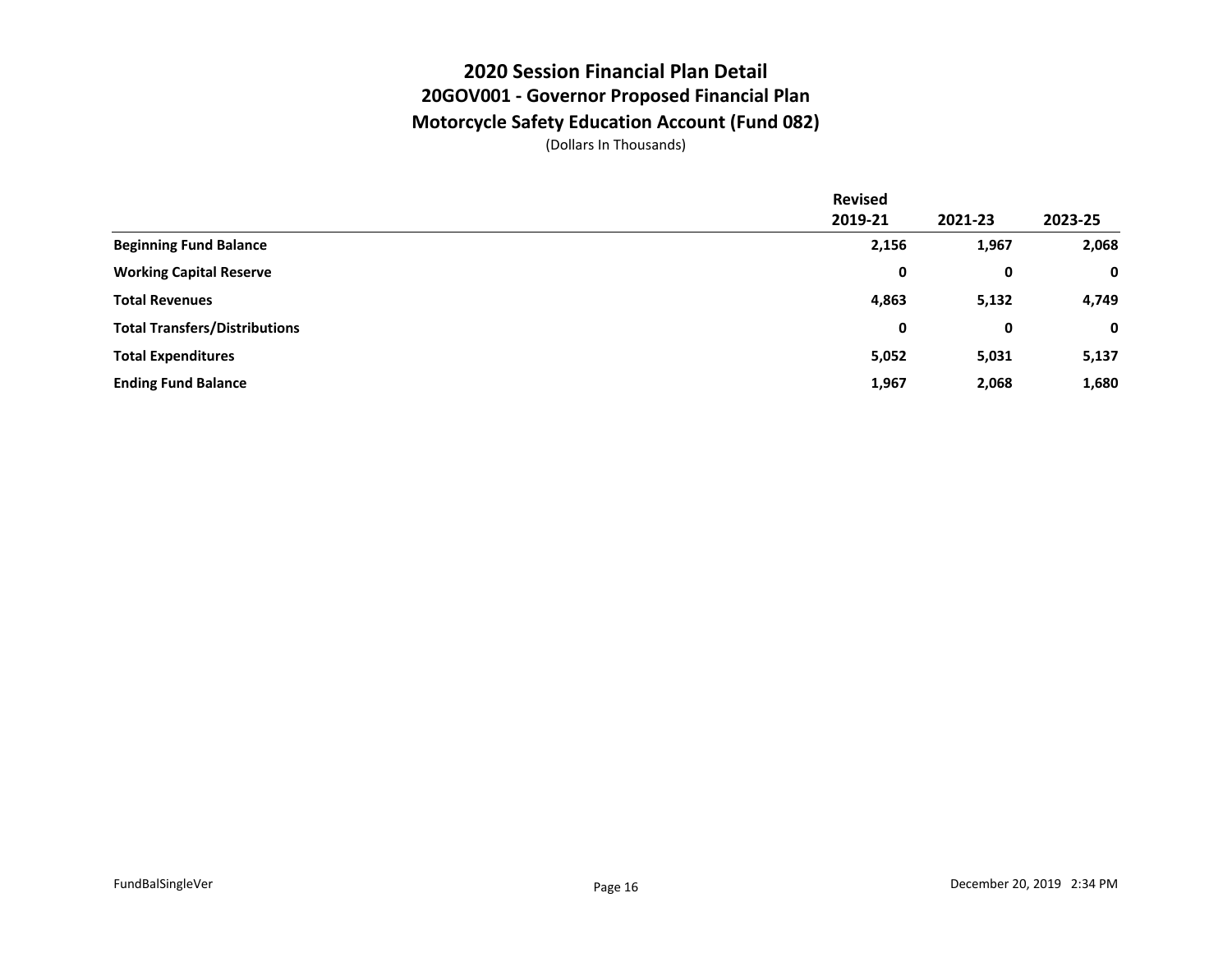#### **2020 Session Financial Plan Detail 20GOV001 - Governor Proposed Financial Plan Small City Pavement & Sidewalk Acct (Fund 08M)**

|                                      | <b>Revised</b> |         |             |
|--------------------------------------|----------------|---------|-------------|
|                                      | 2019-21        | 2021-23 | 2023-25     |
| <b>Beginning Fund Balance</b>        | 2,789          | 956     | 41          |
| <b>Working Capital Reserve</b>       | 0              | 0       | $\mathbf 0$ |
| <b>Total Revenues</b>                | 40             | 40      | 40          |
| <b>Total Transfers/Distributions</b> | 4,017          | 4,045   | 4,070       |
| <b>Total Expenditures</b>            | 5,890          | 5,000   | 4,000       |
| <b>Ending Fund Balance</b>           | 956            | 41      | 151         |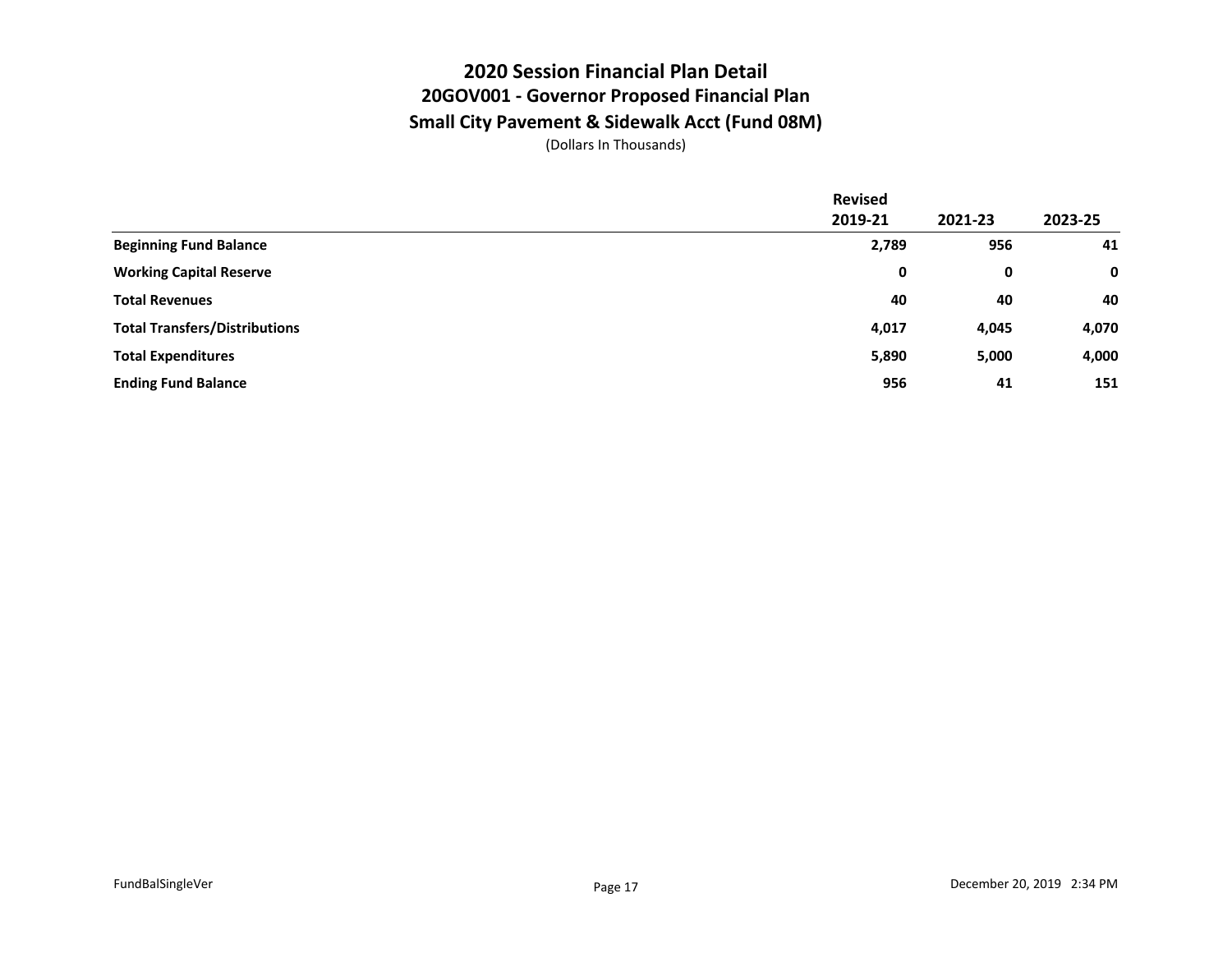## **2020 Session Financial Plan Detail 20GOV001 - Governor Proposed Financial Plan Transportation Infrastructure Acct (Fund 094)**

|                                      | <b>Revised</b> |         |             |
|--------------------------------------|----------------|---------|-------------|
|                                      | 2019-21        | 2021-23 | 2023-25     |
| <b>Beginning Fund Balance</b>        | 10,298         | 1,982   | 7,054       |
| <b>Working Capital Reserve</b>       | 0              | 0       | $\mathbf 0$ |
| <b>Total Revenues</b>                | 3,187          | 5,490   | 4,737       |
| <b>Total Transfers/Distributions</b> | (4,000)        | 5,000   | 5,000       |
| <b>Total Expenditures</b>            | 7,503          | 5,418   | 5,369       |
| <b>Ending Fund Balance</b>           | 1,982          | 7,054   | 11,422      |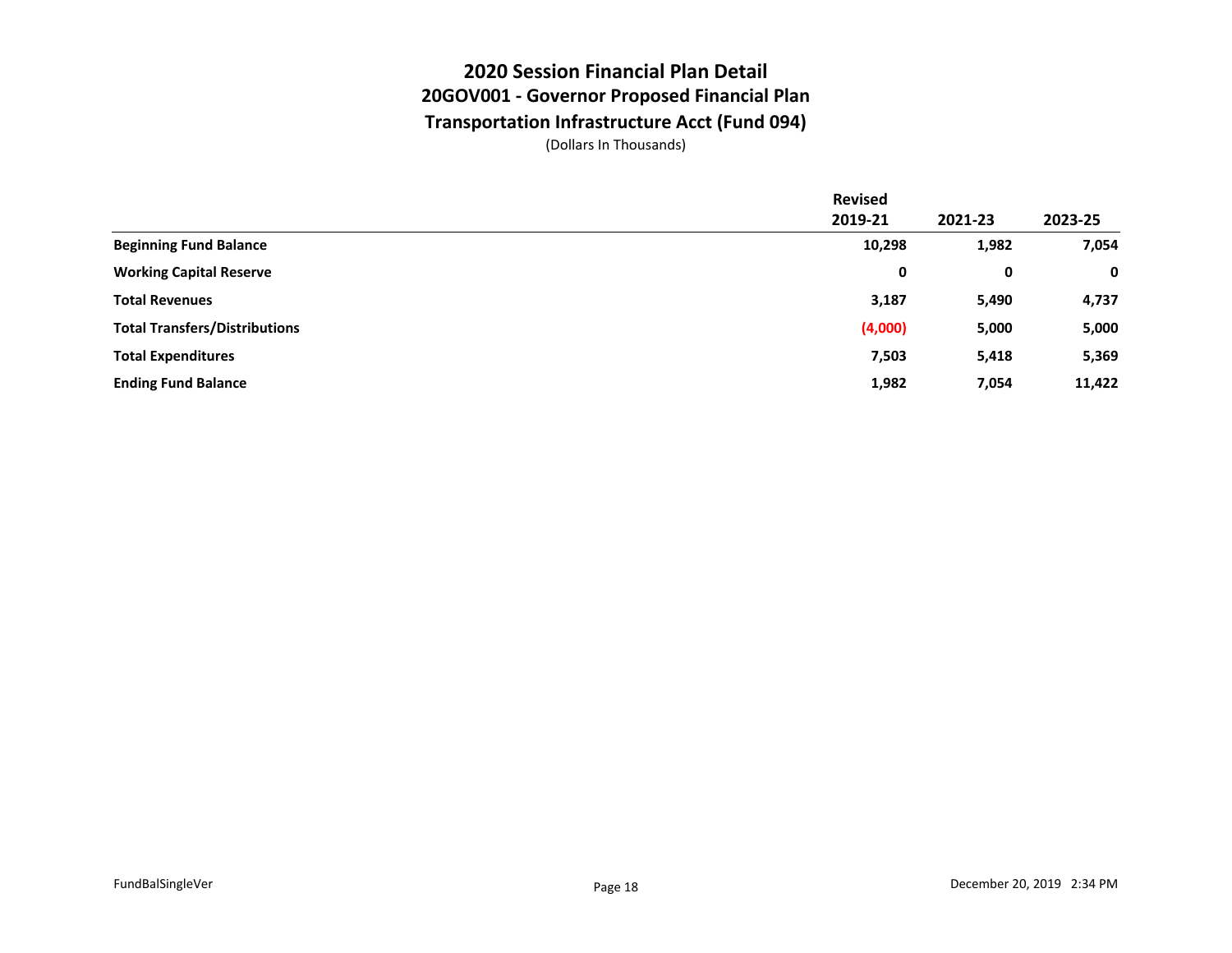#### **2020 Session Financial Plan Detail 20GOV001 - Governor Proposed Financial Plan Highway Infrastructure Account (Fund 096)**

|                                      | <b>Revised</b> |         |             |
|--------------------------------------|----------------|---------|-------------|
|                                      | 2019-21        | 2021-23 | 2023-25     |
| <b>Beginning Fund Balance</b>        | 1,694          | 1,210   | 1,564       |
| <b>Working Capital Reserve</b>       | 0              | 0       | $\mathbf 0$ |
| <b>Total Revenues</b>                | 2,129          | 2,747   | 1,628       |
| <b>Total Transfers/Distributions</b> | 0              | 0       | $\mathbf 0$ |
| <b>Total Expenditures</b>            | 2,613          | 2,393   | 2,393       |
| <b>Ending Fund Balance</b>           | 1,210          | 1,564   | 799         |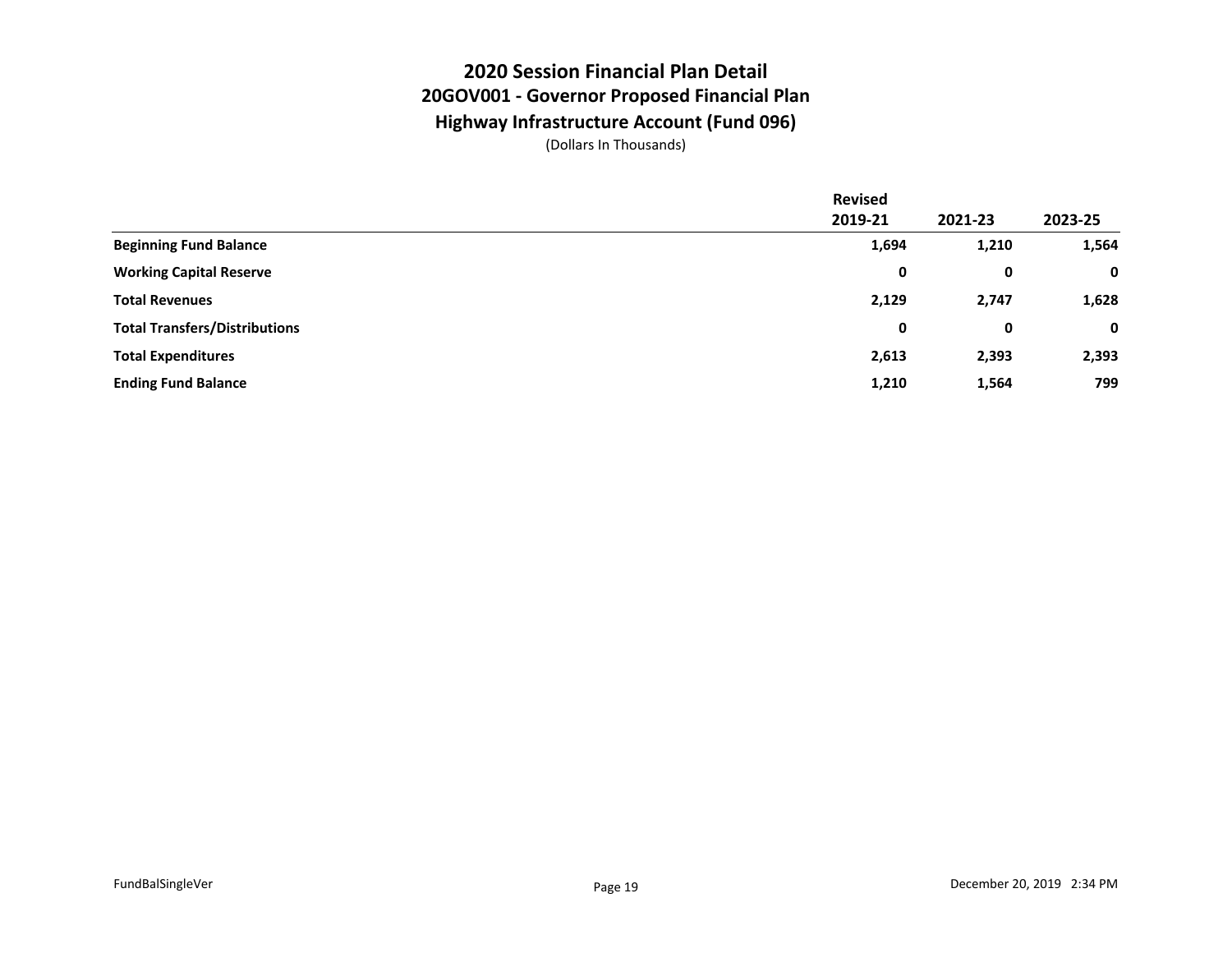## **2020 Session Financial Plan Detail 20GOV001 - Governor Proposed Financial Plan Recreational Vehicle Account (Fund 097)**

|                                      | <b>Revised</b> |         |             |
|--------------------------------------|----------------|---------|-------------|
|                                      | 2019-21        | 2021-23 | 2023-25     |
| <b>Beginning Fund Balance</b>        | 3,070          | 1,693   | 1,767       |
| <b>Working Capital Reserve</b>       | 0              | 0       | $\mathbf 0$ |
| <b>Total Revenues</b>                | 1,594          | 1,594   | 1,609       |
| <b>Total Transfers/Distributions</b> | 0              | 0       | $\mathbf 0$ |
| <b>Total Expenditures</b>            | 2,971          | 1,520   | 793         |
| <b>Ending Fund Balance</b>           | 1,693          | 1,767   | 2,583       |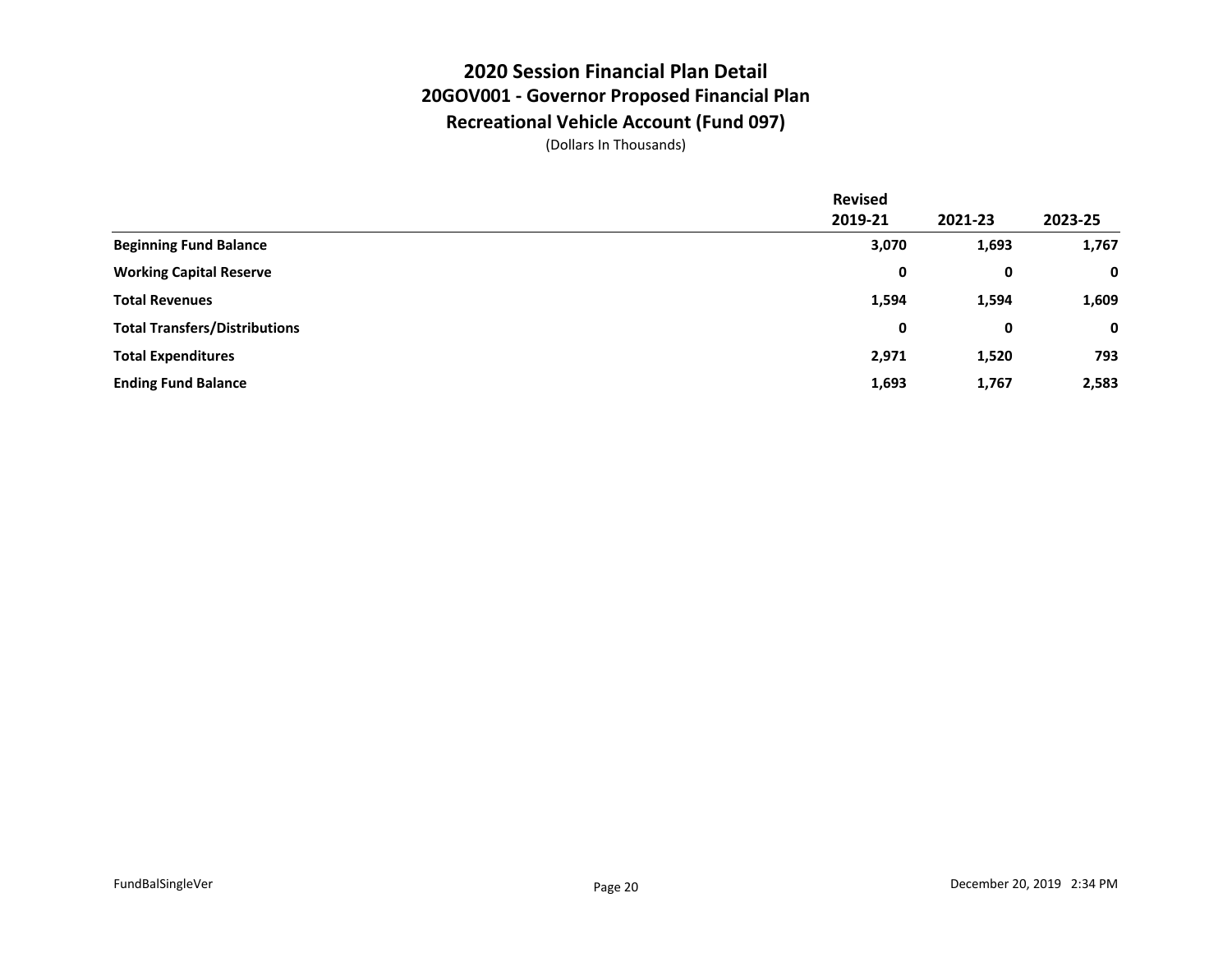### **2020 Session Financial Plan Detail 20GOV001 - Governor Proposed Financial Plan Freight Mobility Investment Account (Fund 09E)**

|                                      | <b>Revised</b> |         |         |
|--------------------------------------|----------------|---------|---------|
|                                      | 2019-21        | 2021-23 | 2023-25 |
| <b>Beginning Fund Balance</b>        | 10,758         | 1,080   | 124     |
| <b>Working Capital Reserve</b>       | 0              | 0       | 0       |
| <b>Total Revenues</b>                | 339            | 339     | 339     |
| <b>Total Transfers/Distributions</b> | 14,511         | 14,511  | 14,511  |
| <b>Total Expenditures</b>            | 24,528         | 15,806  | 14,823  |
| <b>Ending Fund Balance</b>           | 1,080          | 124     | 151     |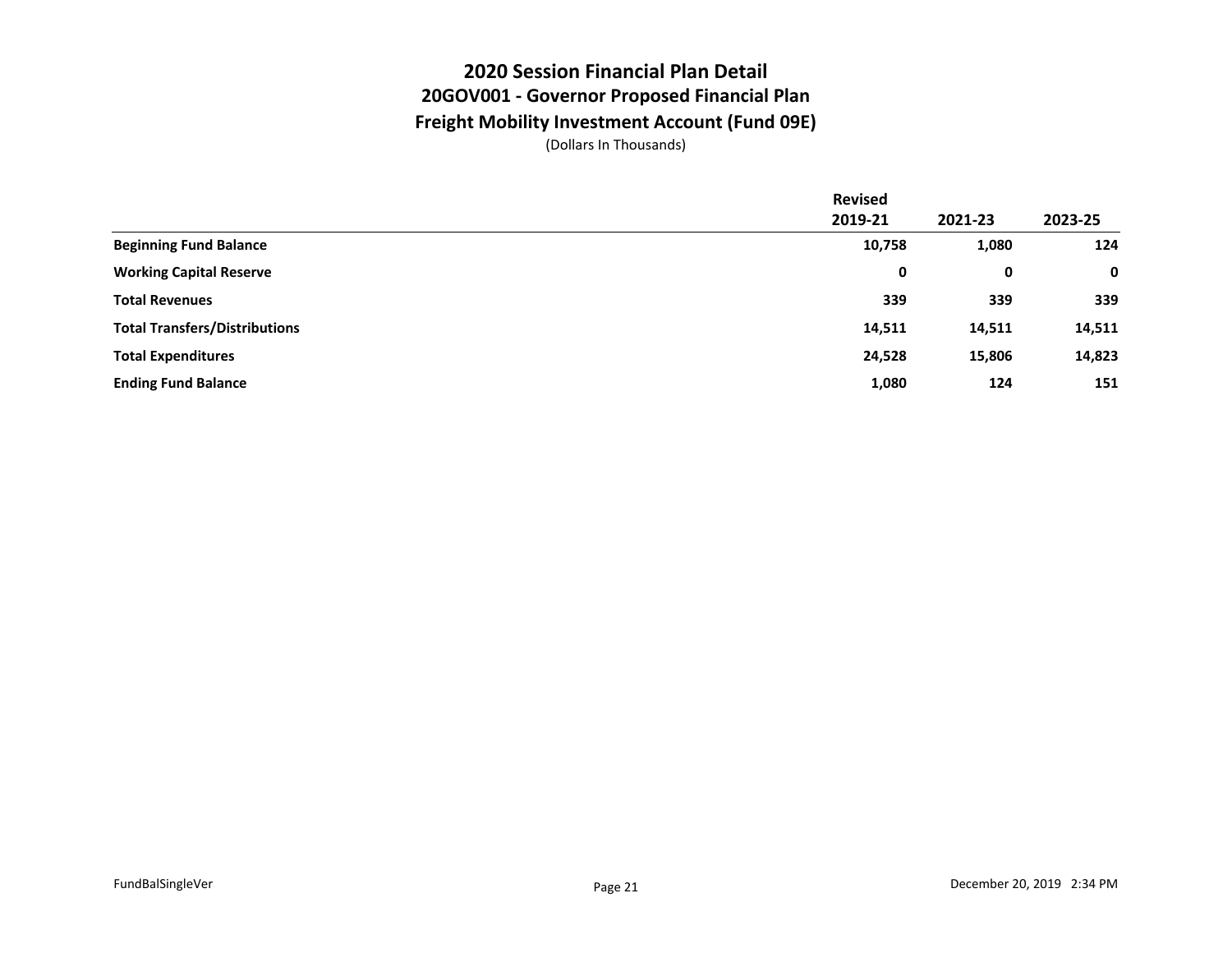## **2020 Session Financial Plan Detail 20GOV001 - Governor Proposed Financial Plan Rural Arterial Trust Account (Fund 102)**

|                                      | <b>Revised</b> |         |             |
|--------------------------------------|----------------|---------|-------------|
|                                      | 2019-21        | 2021-23 | 2023-25     |
| <b>Beginning Fund Balance</b>        | 24,423         | 2,607   | 438         |
| <b>Working Capital Reserve</b>       | 0              | 0       | $\mathbf 0$ |
| <b>Total Revenues</b>                | 717            | 842     | 1,139       |
| <b>Total Transfers/Distributions</b> | 44,600         | 45,141  | 45,642      |
| <b>Total Expenditures</b>            | 67,133         | 48,152  | 47,176      |
| <b>Ending Fund Balance</b>           | 2,607          | 438     | 43          |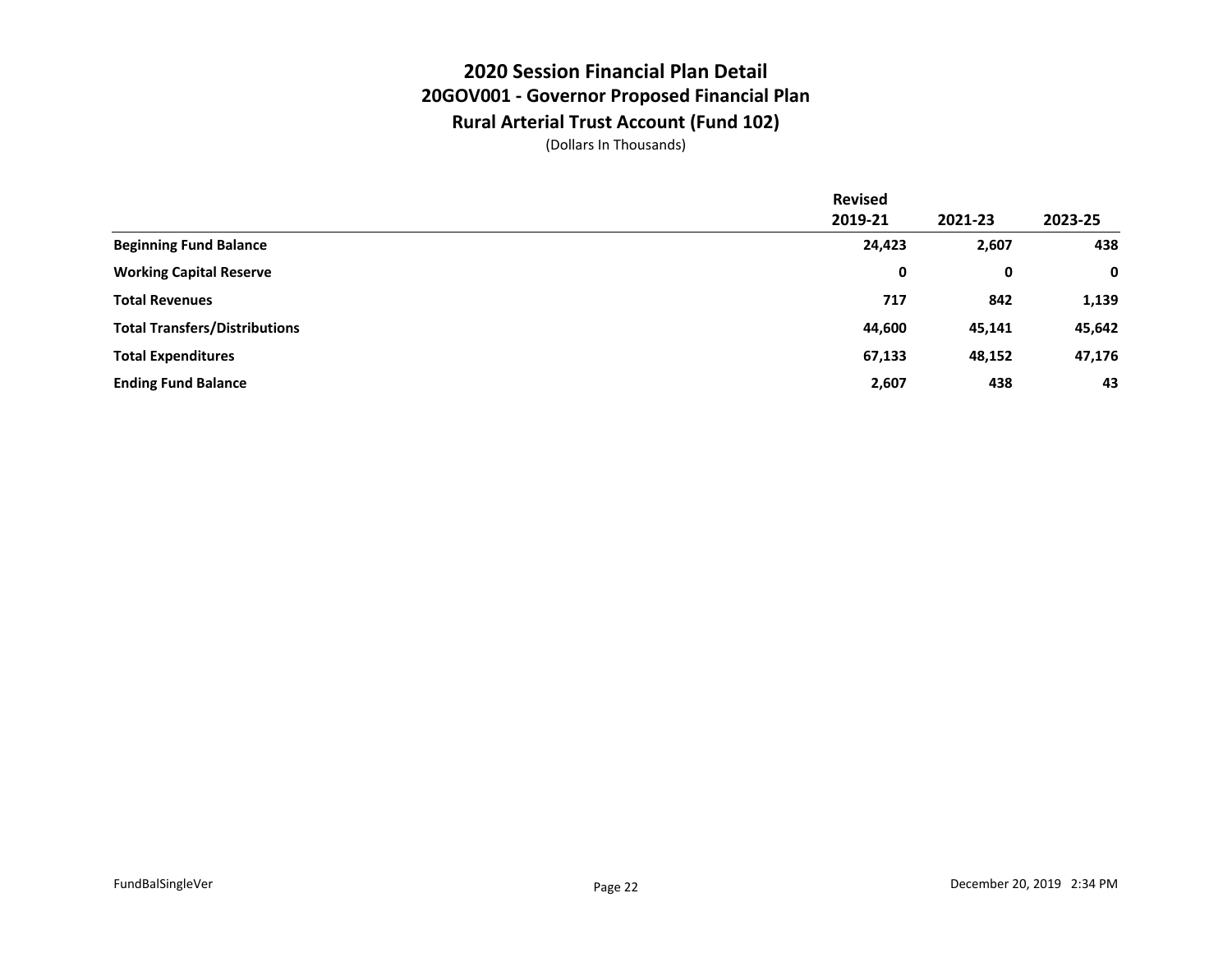## **2020 Session Financial Plan Detail 20GOV001 - Governor Proposed Financial Plan Regional Mobility Grant Program (Fund 11B)**

|                                      | <b>Revised</b> |         |             |
|--------------------------------------|----------------|---------|-------------|
|                                      | 2019-21        | 2021-23 | 2023-25     |
| <b>Beginning Fund Balance</b>        | 41,919         | 848     | 791         |
| <b>Working Capital Reserve</b>       | 0              | 0       | $\mathbf 0$ |
| <b>Total Revenues</b>                | 1,264          | 1,264   | 1,264       |
| <b>Total Transfers/Distributions</b> | 40,868         | 77,679  | 77,679      |
| <b>Total Expenditures</b>            | 83,203         | 79,000  | 79,000      |
| <b>Ending Fund Balance</b>           | 848            | 791     | 734         |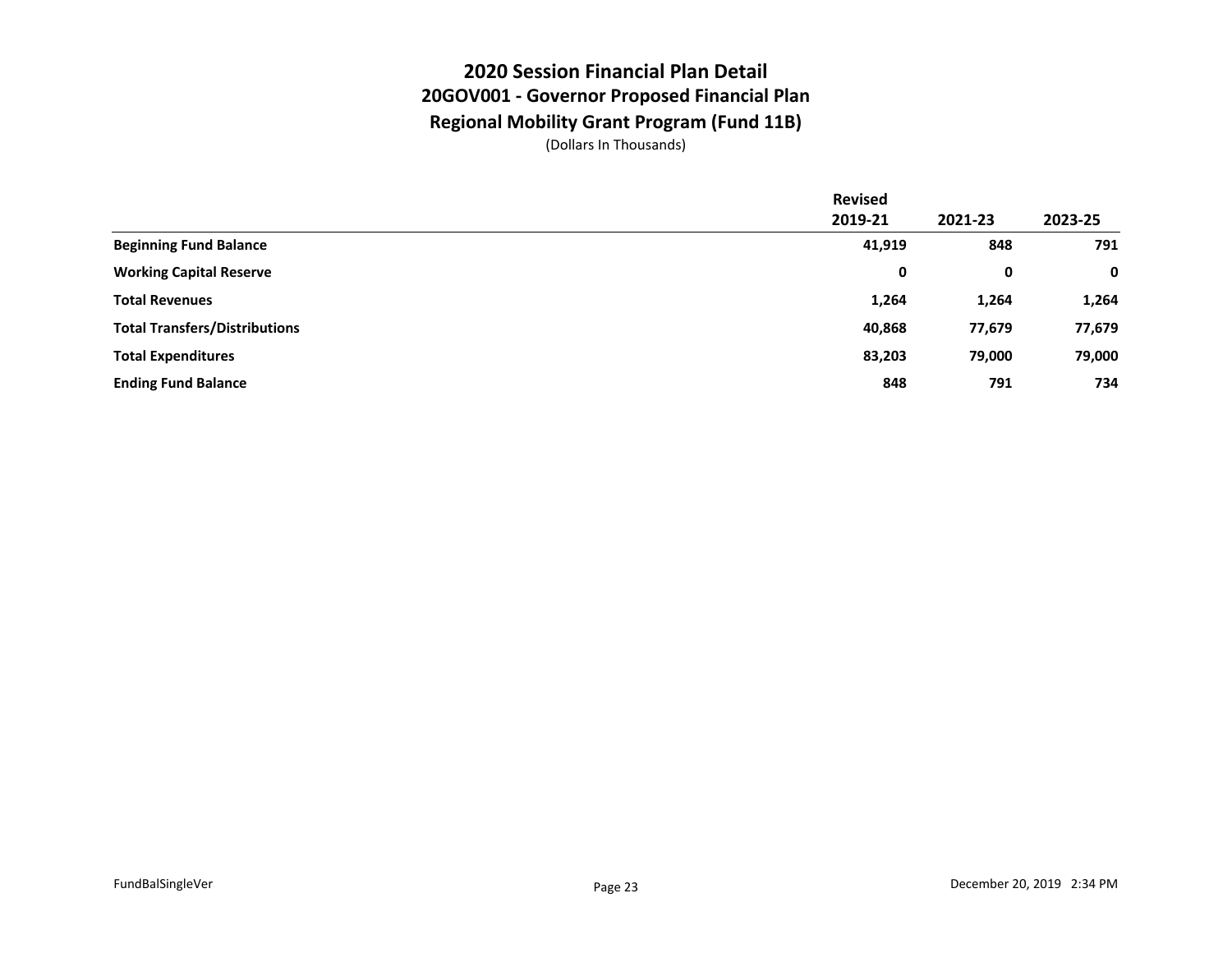### **2020 Session Financial Plan Detail 20GOV001 - Governor Proposed Financial Plan Freight Mobility Multimodal Account (Fund 11E)**

|                                      | <b>Revised</b> |         |         |
|--------------------------------------|----------------|---------|---------|
|                                      | 2019-21        | 2021-23 | 2023-25 |
| <b>Beginning Fund Balance</b>        | 10,077         | 878     | 778     |
| <b>Working Capital Reserve</b>       | 0              | 0       | 0       |
| <b>Total Revenues</b>                | 7,639          | 6,389   | 6,389   |
| <b>Total Transfers/Distributions</b> | 8,511          | 8,511   | 8,511   |
| <b>Total Expenditures</b>            | 25,349         | 15,000  | 15,000  |
| <b>Ending Fund Balance</b>           | 878            | 778     | 678     |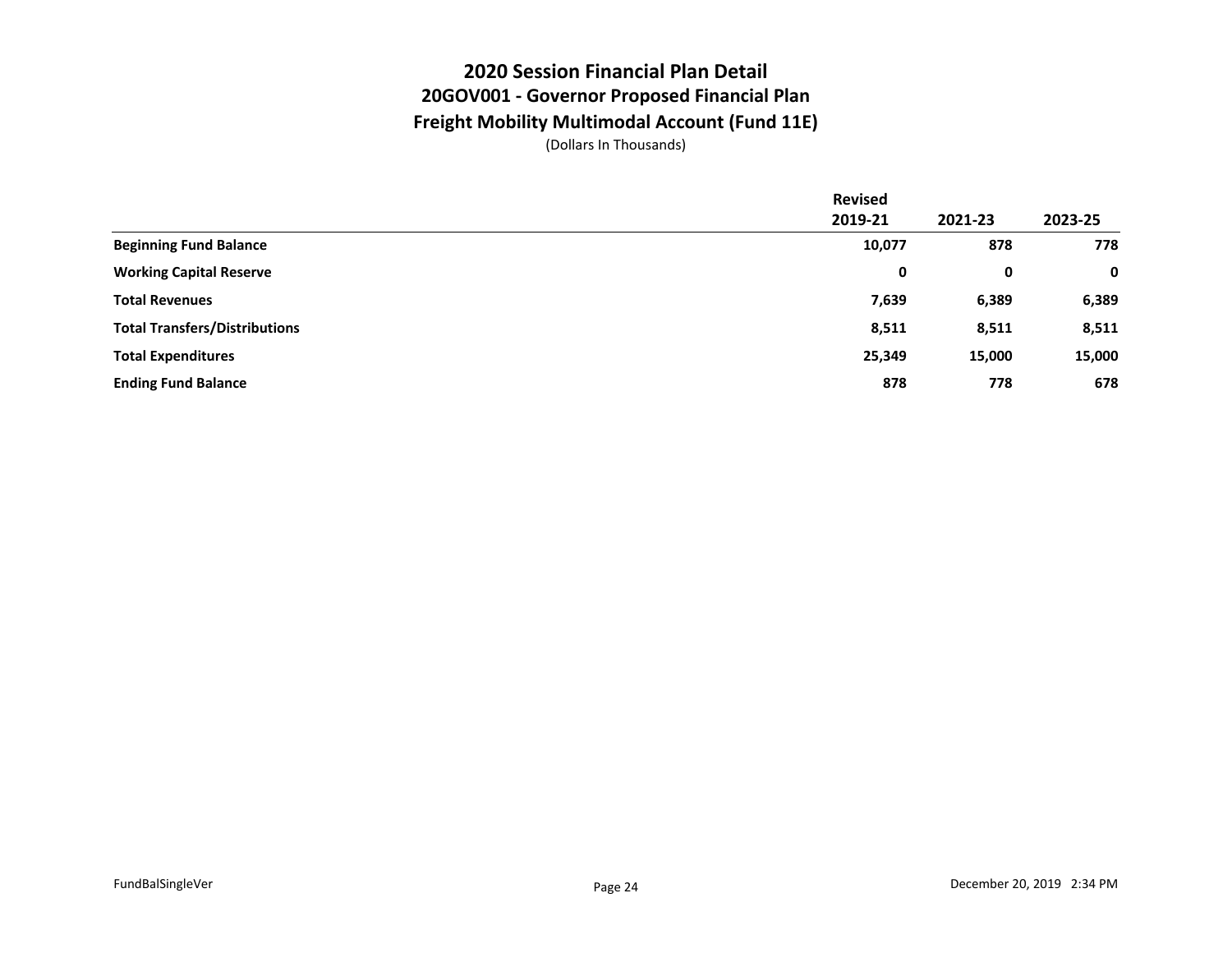## **2020 Session Financial Plan Detail 20GOV001 - Governor Proposed Financial Plan Transportation Improvement Account (Fund 144)**

|                                      | <b>Revised</b> |         |         |
|--------------------------------------|----------------|---------|---------|
|                                      | 2019-21        | 2021-23 | 2023-25 |
| <b>Beginning Fund Balance</b>        | 32,719         | 10,289  | 949     |
| <b>Working Capital Reserve</b>       | 0              | 0       | 0       |
| <b>Total Revenues</b>                | 941            | 1,066   | 1,363   |
| <b>Total Transfers/Distributions</b> | 222,123        | 224,947 | 227,560 |
| <b>Total Expenditures</b>            | 245,494        | 235,353 | 229,846 |
| <b>Ending Fund Balance</b>           | 10,289         | 949     | 26      |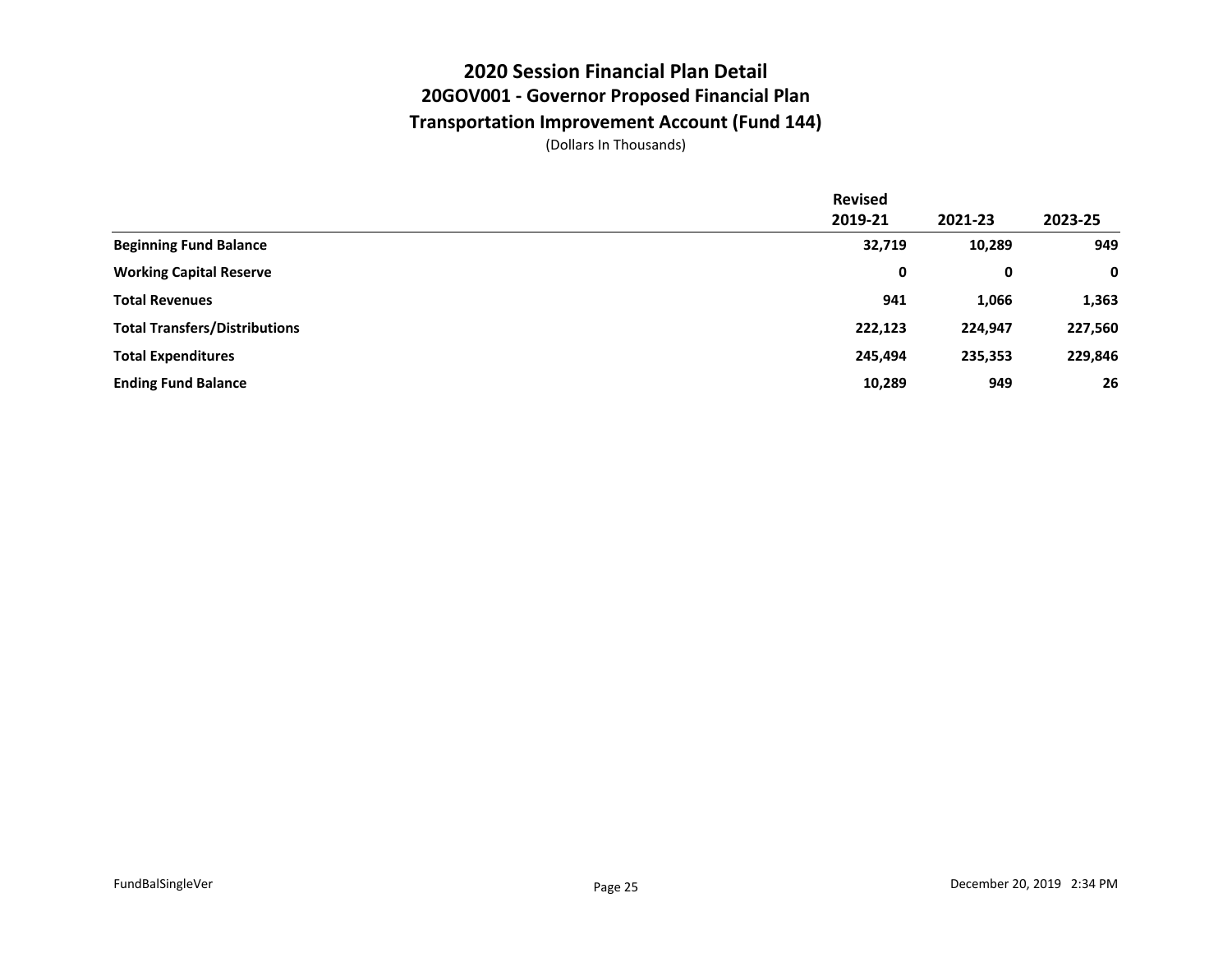#### **2020 Session Financial Plan Detail 20GOV001 - Governor Proposed Financial Plan Ignition Interlock Device Revolving (Fund 14V)**

|                                      | <b>Revised</b> |          |          |
|--------------------------------------|----------------|----------|----------|
|                                      | 2019-21        | 2021-23  | 2023-25  |
| <b>Beginning Fund Balance</b>        | 4,918          | 2,353    | (2, 271) |
| <b>Working Capital Reserve</b>       | 0              | 0        | 0        |
| <b>Total Revenues</b>                | 10,225         | 8,612    | 8,612    |
| <b>Total Transfers/Distributions</b> | 0              | 0        | 0        |
| <b>Total Expenditures</b>            | 12,790         | 13,236   | 13,514   |
| <b>Ending Fund Balance</b>           | 2,353          | (2, 271) | (7, 173) |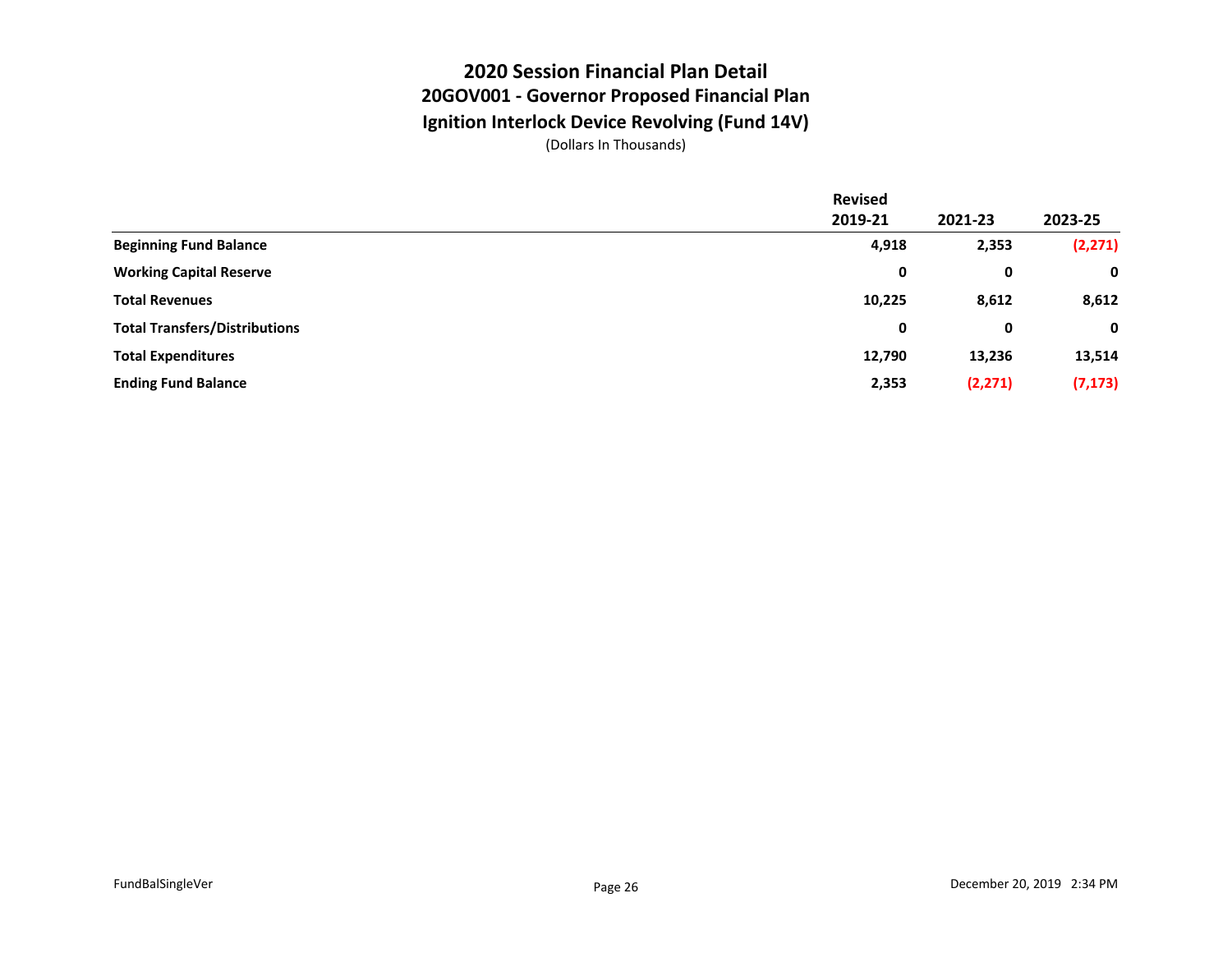## **2020 Session Financial Plan Detail 20GOV001 - Governor Proposed Financial Plan Rural Mobility Grant Program Acct (Fund 153)**

|                                      | <b>Revised</b> |         |         |
|--------------------------------------|----------------|---------|---------|
|                                      | 2019-21        | 2021-23 | 2023-25 |
| <b>Beginning Fund Balance</b>        | 1,451          | 1,588   | 1,724   |
| <b>Working Capital Reserve</b>       | 0              | 0       | 0       |
| <b>Total Revenues</b>                | 137            | 137     | 137     |
| <b>Total Transfers/Distributions</b> | 32,223         | 32,223  | 32,223  |
| <b>Total Expenditures</b>            | 32,223         | 32,224  | 32,224  |
| <b>Ending Fund Balance</b>           | 1,588          | 1,724   | 1,860   |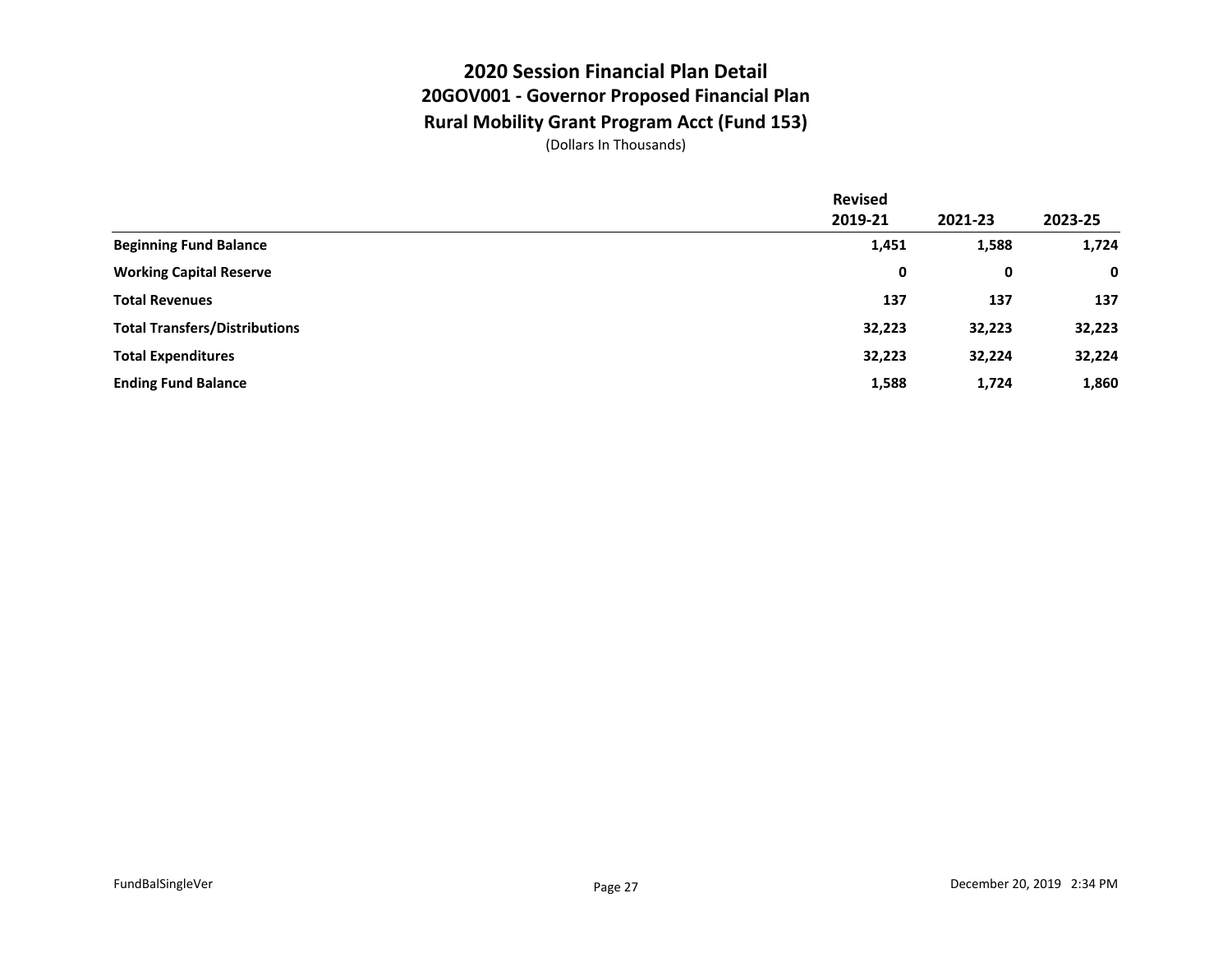## **2020 Session Financial Plan Detail 20GOV001 - Governor Proposed Financial Plan SR 520 Civil Penalties Account (Fund 17P)**

|                                      | <b>Revised</b> |         |             |
|--------------------------------------|----------------|---------|-------------|
|                                      | 2019-21        | 2021-23 | 2023-25     |
| <b>Beginning Fund Balance</b>        | 11,879         | 12,820  | 13,646      |
| <b>Working Capital Reserve</b>       | 0              | 0       | $\mathbf 0$ |
| <b>Total Revenues</b>                | 6,520          | 6,924   | 7,391       |
| <b>Total Transfers/Distributions</b> | (1, 434)       | (1,952) | (2,071)     |
| <b>Total Expenditures</b>            | 4,145          | 4,146   | 4,233       |
| <b>Ending Fund Balance</b>           | 12,820         | 13,646  | 14,733      |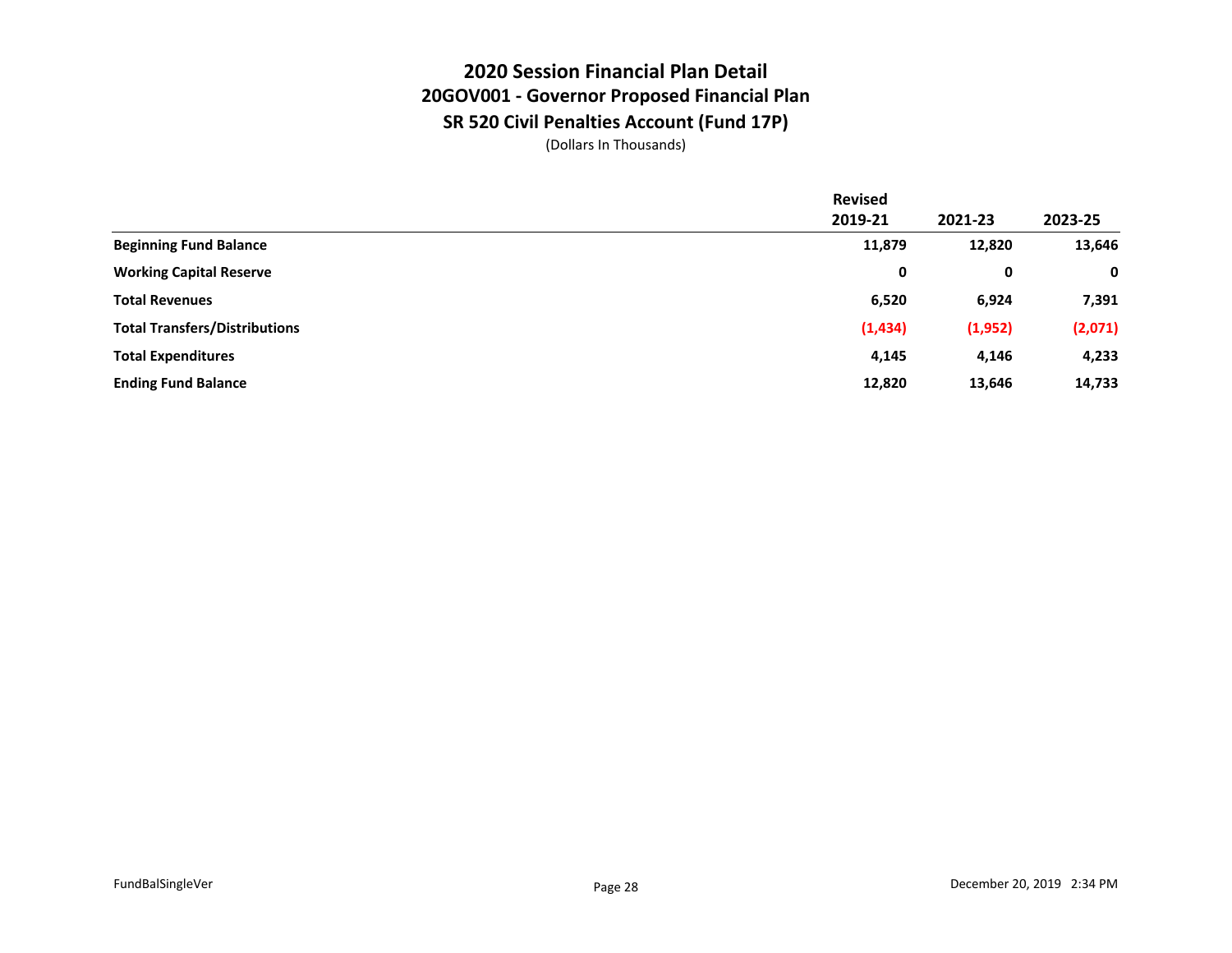## **2020 Session Financial Plan Detail 20GOV001 - Governor Proposed Financial Plan County Arterial Preservation Acct (Fund 186)**

|                                      | <b>Revised</b> |         |         |
|--------------------------------------|----------------|---------|---------|
|                                      | 2019-21        | 2021-23 | 2023-25 |
| <b>Beginning Fund Balance</b>        | 3,471          | 752     | 28      |
| <b>Working Capital Reserve</b>       | 0              | 0       | 0       |
| <b>Total Revenues</b>                | 36             | 36      | 36      |
| <b>Total Transfers/Distributions</b> | 38,512         | 38,930  | 39,315  |
| <b>Total Expenditures</b>            | 41,267         | 39,690  | 38,725  |
| <b>Ending Fund Balance</b>           | 752            | 28      | 654     |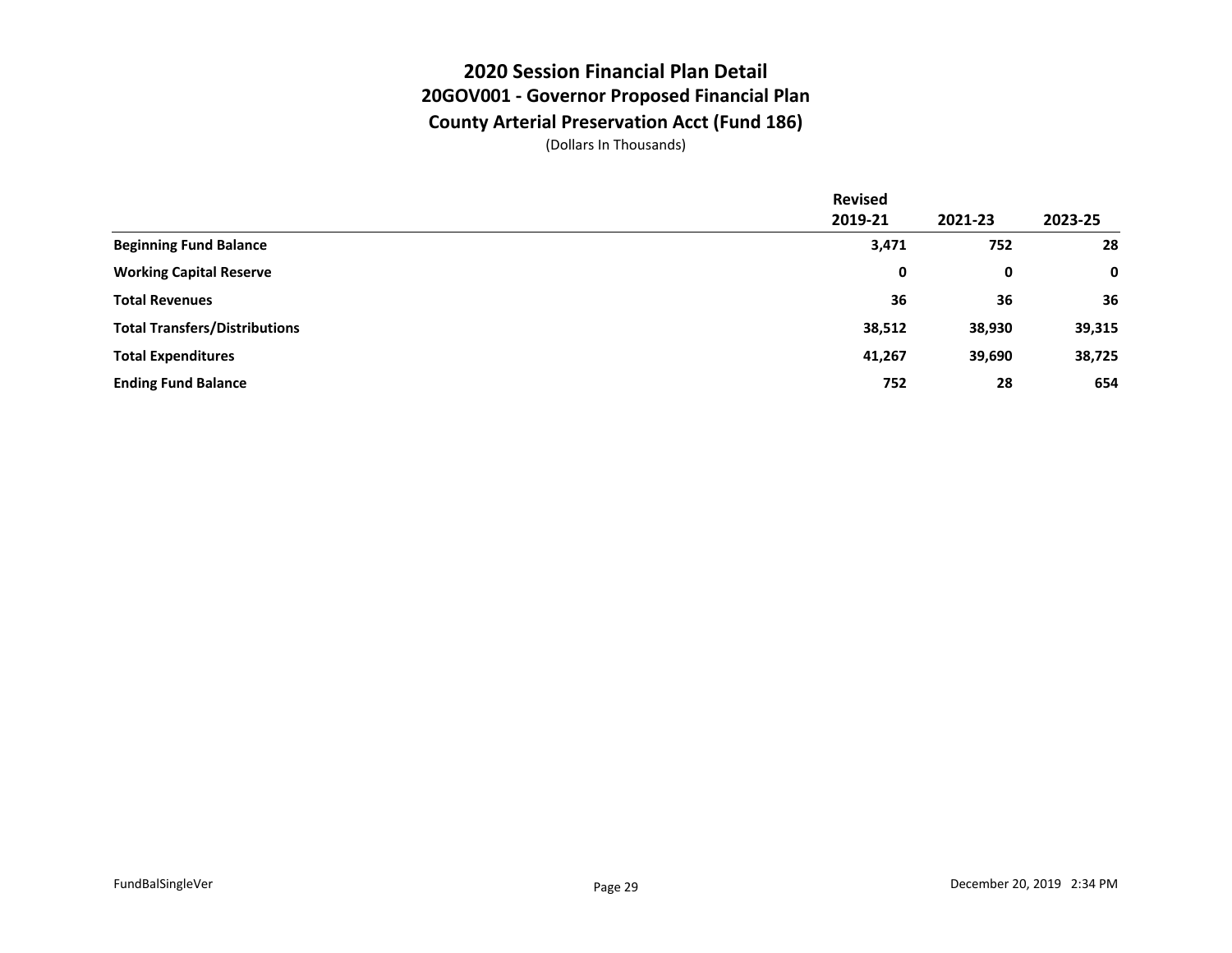#### **2020 Session Financial Plan Detail 20GOV001 - Governor Proposed Financial Plan Capital Vessel Replacement Account (Fund 18J)**

|                                      | <b>Revised</b> |           |             |
|--------------------------------------|----------------|-----------|-------------|
|                                      | 2019-21        | 2021-23   | 2023-25     |
| <b>Beginning Fund Balance</b>        | 9,287          | 18,181    | (14, 384)   |
| <b>Working Capital Reserve</b>       | 0              | 0         | $\mathbf 0$ |
| <b>Total Revenues</b>                | 65,206         | 70,467    | 71,665      |
| <b>Total Transfers/Distributions</b> | 42,688         | (14, 032) | (14, 032)   |
| <b>Total Expenditures</b>            | 99,000         | 89,000    | $\mathbf 0$ |
| <b>Ending Fund Balance</b>           | 18,181         | (14, 384) | 43,249      |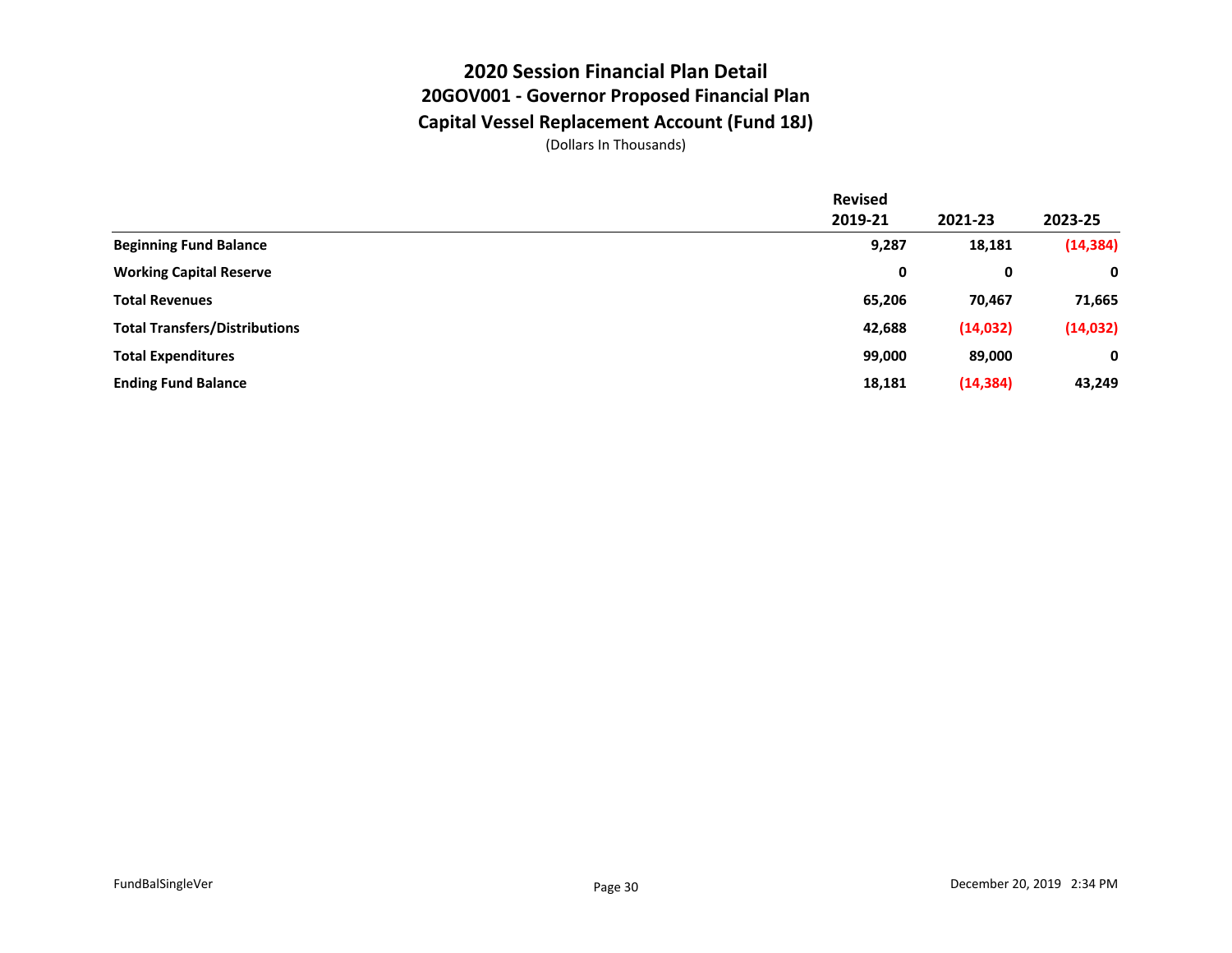### **2020 Session Financial Plan Detail 20GOV001 - Governor Proposed Financial Plan DOL Services Account (Fund 201)**

|                                      | <b>Revised</b> |         |             |
|--------------------------------------|----------------|---------|-------------|
|                                      | 2019-21        | 2021-23 | 2023-25     |
| <b>Beginning Fund Balance</b>        | 1,559          | 2,848   | 3,730       |
| <b>Working Capital Reserve</b>       | 0              | 0       | $\mathbf 0$ |
| <b>Total Revenues</b>                | 7,662          | 7,604   | 7,770       |
| <b>Total Transfers/Distributions</b> | 0              | 0       | $\mathbf 0$ |
| <b>Total Expenditures</b>            | 6,373          | 6,722   | 8,000       |
| <b>Ending Fund Balance</b>           | 2,848          | 3,730   | 3,500       |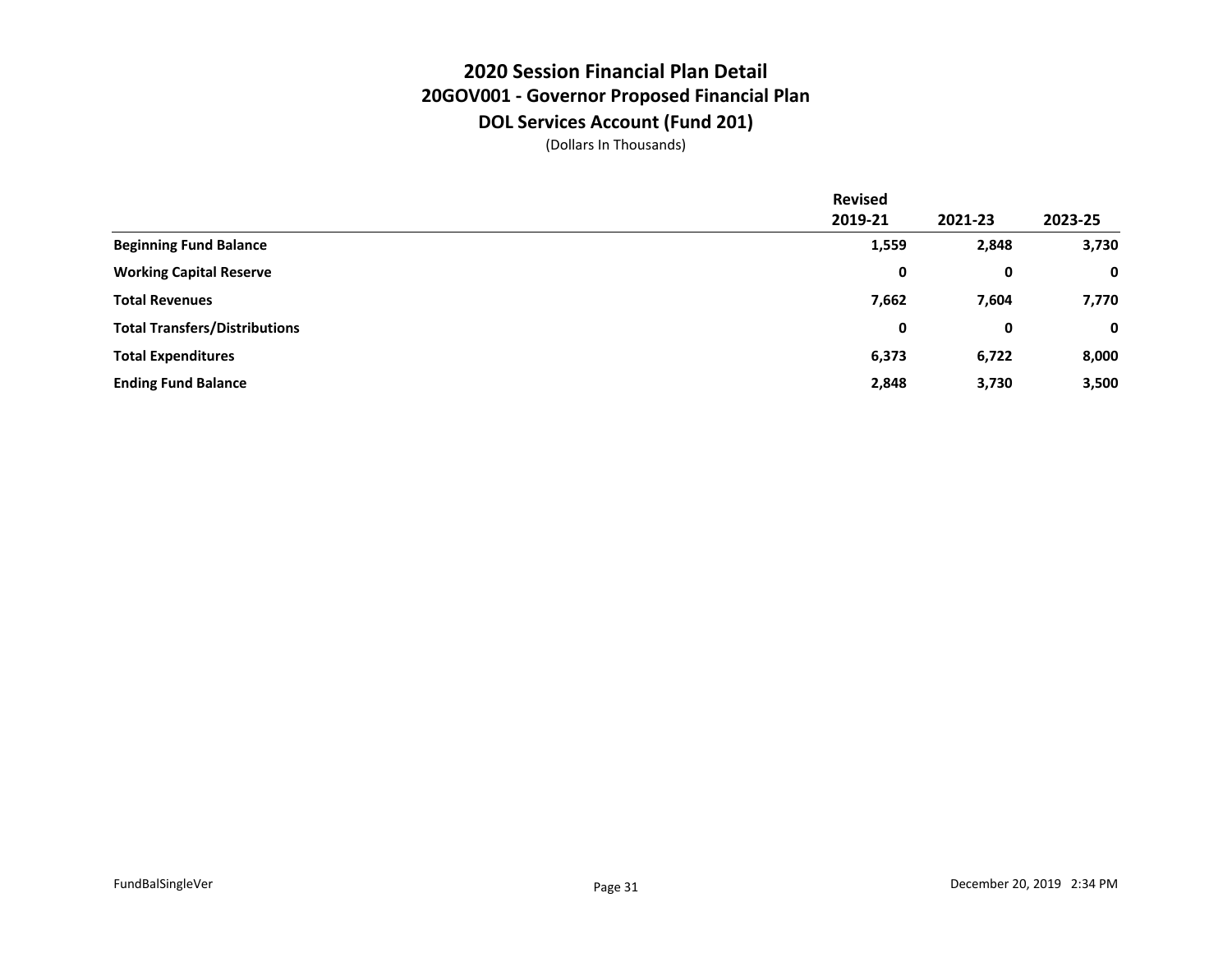## **2020 Session Financial Plan Detail 20GOV001 - Governor Proposed Financial Plan Electric Vehicle Account (Fund 20J)**

|                                      | <b>Revised</b> |           |           |
|--------------------------------------|----------------|-----------|-----------|
|                                      | 2019-21        | 2021-23   | 2023-25   |
| <b>Beginning Fund Balance</b>        | 40             | 1,126     | 1,391     |
| <b>Working Capital Reserve</b>       | 0              | 0         | 0         |
| <b>Total Revenues</b>                | 19,505         | 25,956    | 30,907    |
| <b>Total Transfers/Distributions</b> | (15, 573)      | (22, 963) | (27, 256) |
| <b>Total Expenditures</b>            | 2,846          | 2,728     | 2,785     |
| <b>Ending Fund Balance</b>           | 1,126          | 1,391     | 2,257     |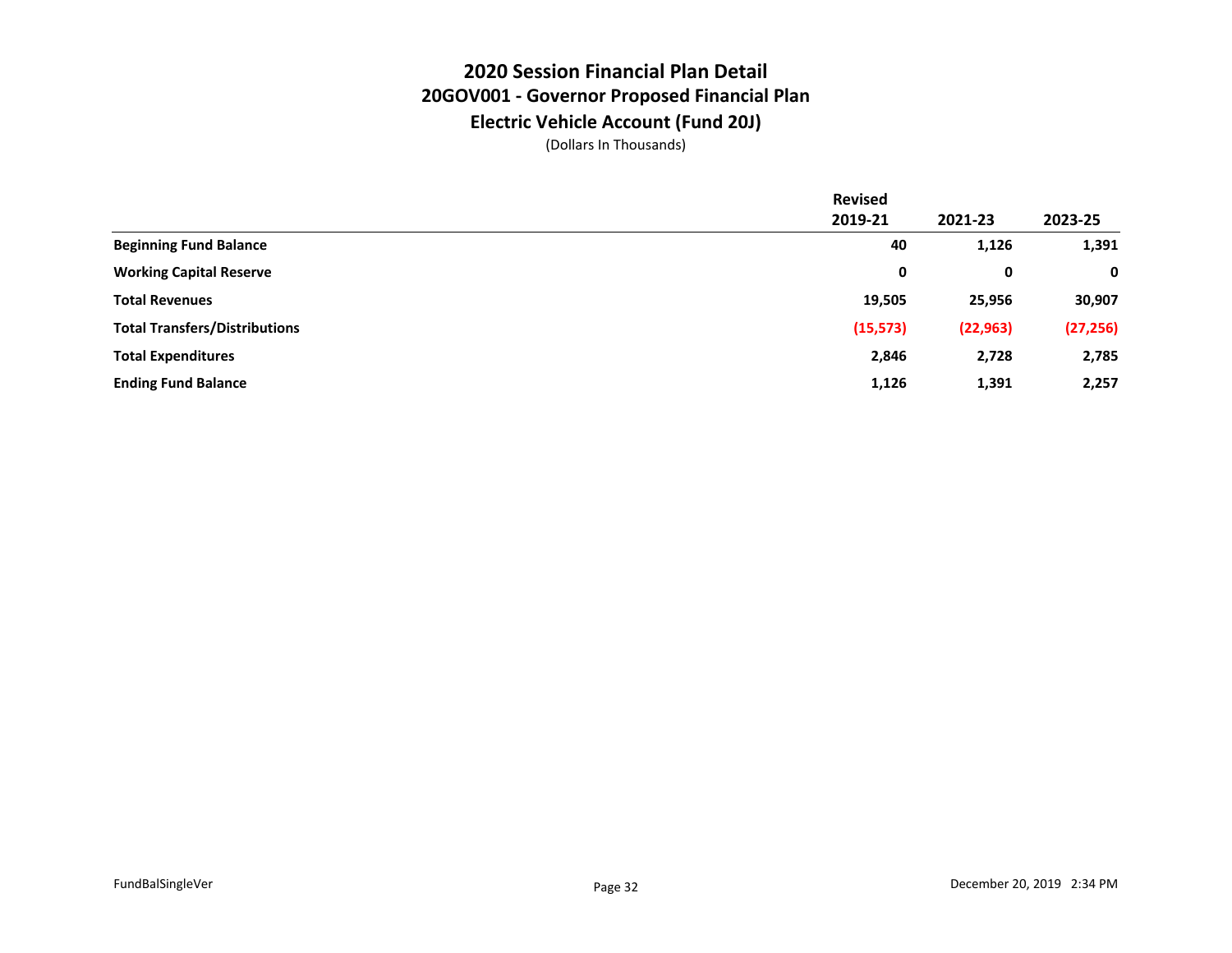#### **2020 Session Financial Plan Detail 20GOV001 - Governor Proposed Financial Plan Abandoned Rec Vehicle Disposal Acct (Fund 22J)**

|                                      | <b>Revised</b> |         |         |
|--------------------------------------|----------------|---------|---------|
|                                      | 2019-21        | 2021-23 | 2023-25 |
| <b>Beginning Fund Balance</b>        | 72             | 178     | 148     |
| <b>Working Capital Reserve</b>       | 0              | 0       | 0       |
| <b>Total Revenues</b>                | 3,031          | 3,048   | 3,081   |
| <b>Total Transfers/Distributions</b> | 0              | 0       | 0       |
| <b>Total Expenditures</b>            | 2,925          | 3,078   | 3,143   |
| <b>Ending Fund Balance</b>           | 178            | 148     | 86      |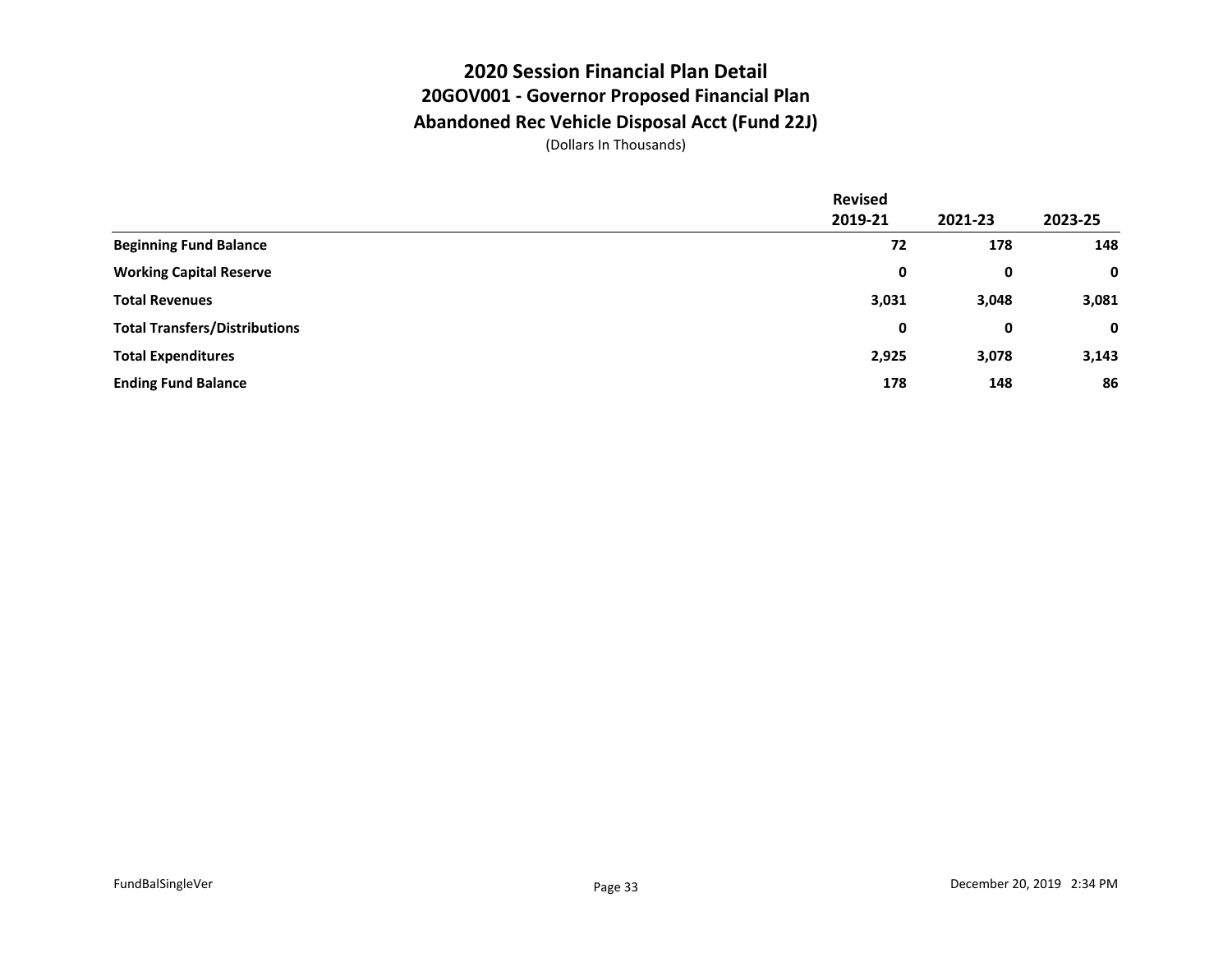## **2020 Session Financial Plan Detail 20GOV001 - Governor Proposed Financial Plan Tacoma Narrows Toll Bridge Account (Fund 511)**

|                                      | <b>Revised</b> |            |            |
|--------------------------------------|----------------|------------|------------|
|                                      | 2019-21        | 2021-23    | 2023-25    |
| <b>Beginning Fund Balance</b>        | 22,070         | 10,787     | (4, 579)   |
| <b>Working Capital Reserve</b>       | 0              | 0          | 0          |
| <b>Total Revenues</b>                | 172,170        | 176,134    | 180,308    |
| <b>Total Transfers/Distributions</b> | (138, 661)     | (157, 208) | (167, 870) |
| <b>Total Expenditures</b>            | 44,792         | 34,292     | 30,141     |
| <b>Ending Fund Balance</b>           | 10,787         | (4,579)    | (22, 282)  |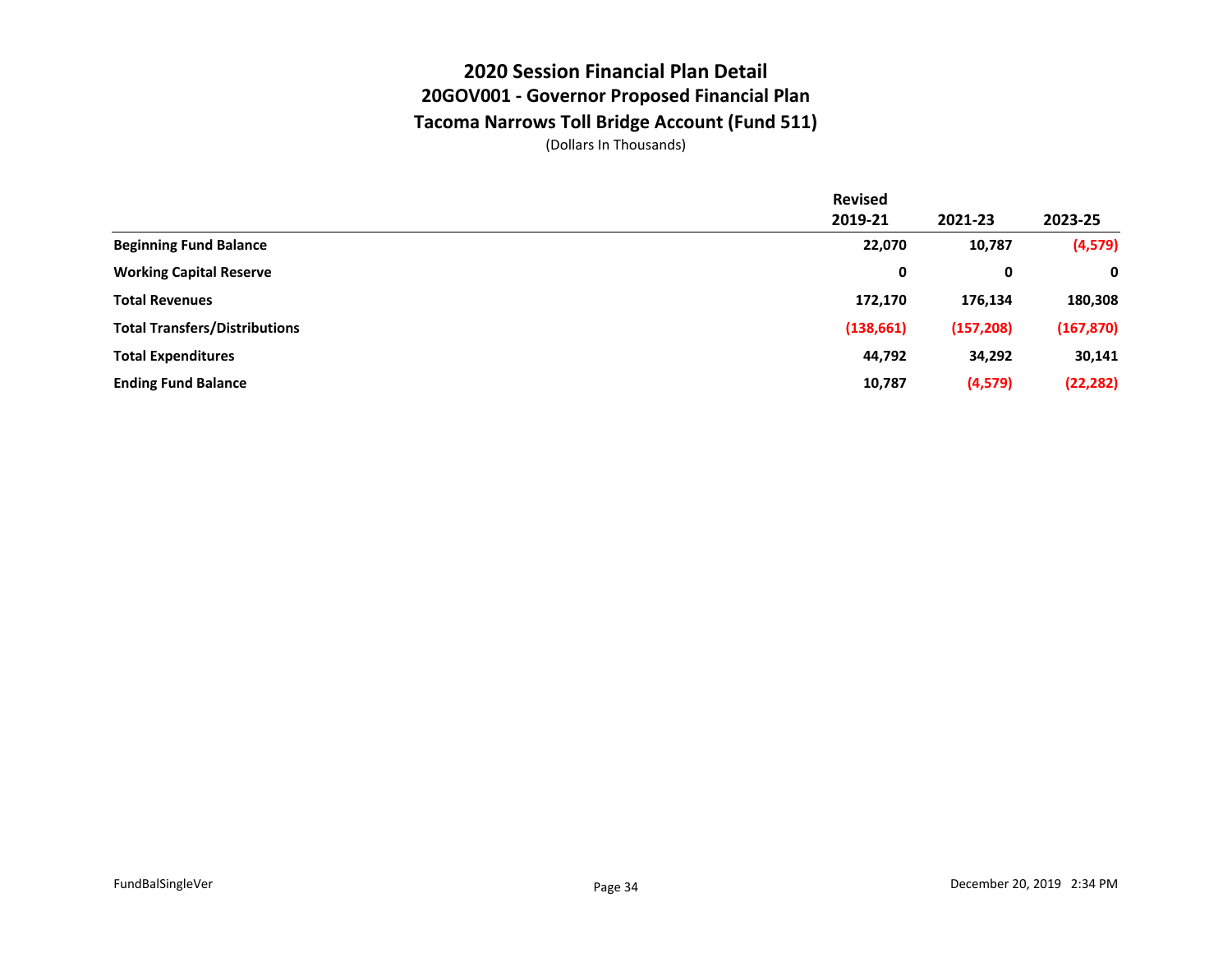## **2020 Session Financial Plan Detail 20GOV001 - Governor Proposed Financial Plan Alaskan Way Viaduct Replacement Pro (Fund 535)**

|                                      | <b>Revised</b> |           |           |
|--------------------------------------|----------------|-----------|-----------|
|                                      | 2019-21        | 2021-23   | 2023-25   |
| <b>Beginning Fund Balance</b>        | 3,612          | 669       | 5,096     |
| <b>Working Capital Reserve</b>       | 0              | 0         | 0         |
| <b>Total Revenues</b>                | 43,986         | 69,352    | 71,540    |
| <b>Total Transfers/Distributions</b> | 62,093         | (35, 911) | (25, 926) |
| <b>Total Expenditures</b>            | 109,022        | 29,014    | 30,943    |
| <b>Ending Fund Balance</b>           | 669            | 5,096     | 19,767    |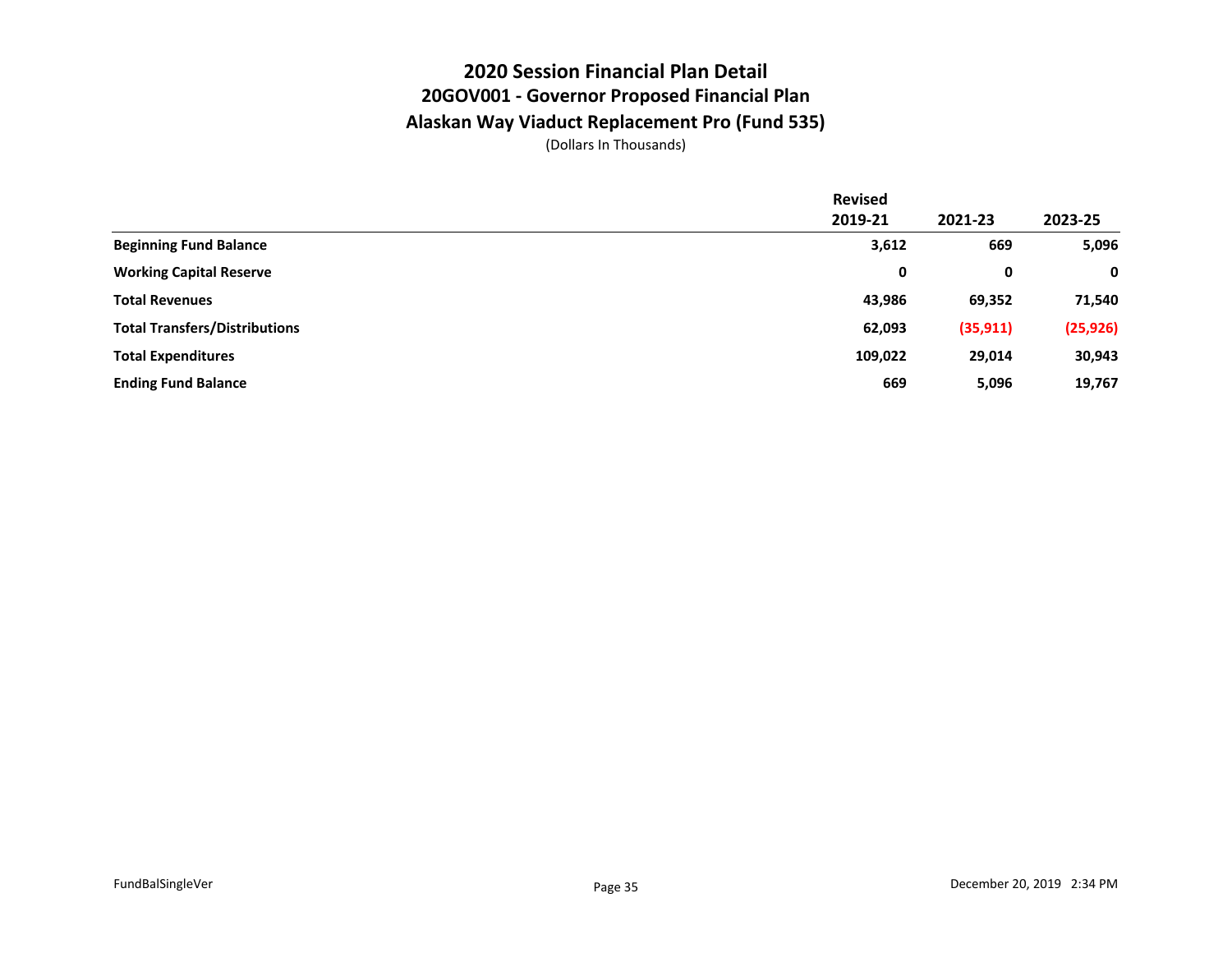#### **2020 Session Financial Plan Detail 20GOV001 - Governor Proposed Financial Plan Multiuse Roadway Safety Account (Fund 571)**

|                                      | <b>Revised</b> |         |             |
|--------------------------------------|----------------|---------|-------------|
|                                      | 2019-21        | 2021-23 | 2023-25     |
| <b>Beginning Fund Balance</b>        | 395            | 574     | 756         |
| <b>Working Capital Reserve</b>       | 0              | 0       | $\mathbf 0$ |
| <b>Total Revenues</b>                | 311            | 314     | 314         |
| <b>Total Transfers/Distributions</b> | 0              | 0       | $\mathbf 0$ |
| <b>Total Expenditures</b>            | 132            | 132     | $\mathbf 0$ |
| <b>Ending Fund Balance</b>           | 574            | 756     | 1,070       |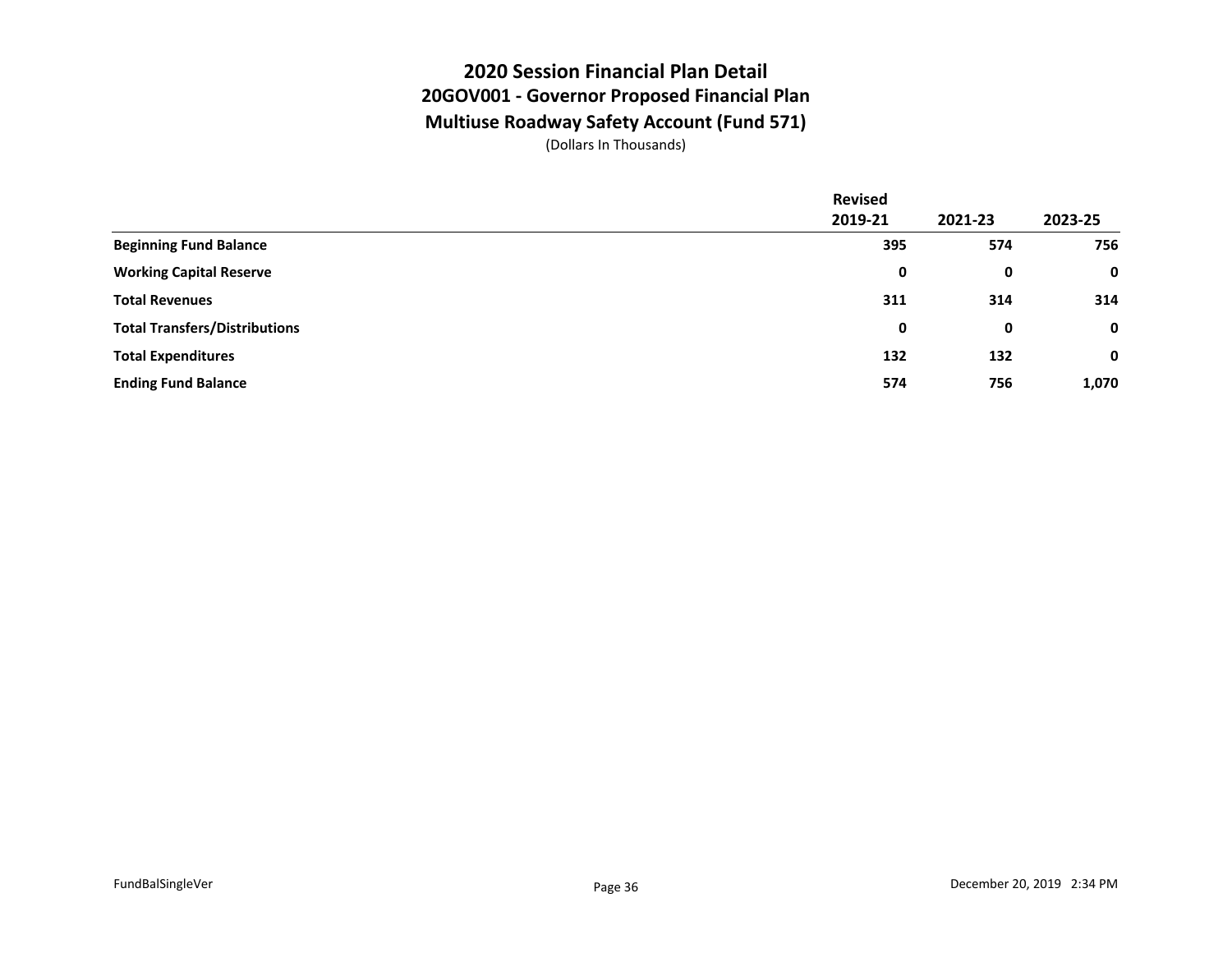## **2020 Session Financial Plan Detail 20GOV001 - Governor Proposed Financial Plan I-405 and SR-167 Express Toll Lanes (Fund 595)**

|                                      | <b>Revised</b> |           |            |
|--------------------------------------|----------------|-----------|------------|
|                                      | 2019-21        | 2021-23   | 2023-25    |
| <b>Beginning Fund Balance</b>        | 52,412         | 5,203     | (355,052)  |
| <b>Working Capital Reserve</b>       | 0              | 0         | 0          |
| <b>Total Revenues</b>                | 78,301         | 89,764    | 122,673    |
| <b>Total Transfers/Distributions</b> | 0              | 0         | 0          |
| <b>Total Expenditures</b>            | 125,510        | 450,019   | 164,995    |
| <b>Ending Fund Balance</b>           | 5,203          | (355,052) | (397, 374) |